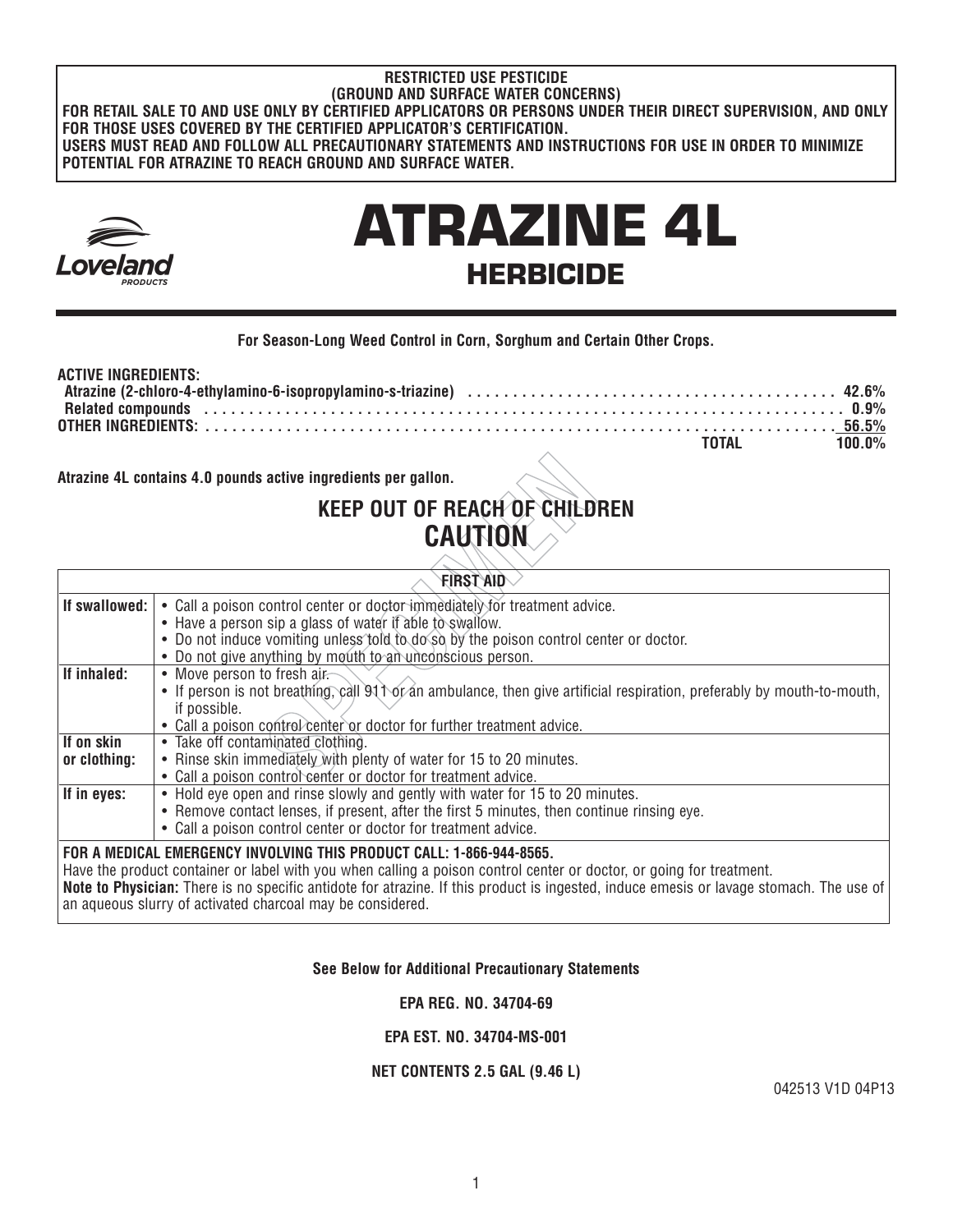# **PRECAUTIONARY STATEMENTS HAZARDS TO HUMANS AND DOMESTIC ANIMALS CAUTION**

Harmful if swallowed, inhaled or absorbed through the skin. Avoid contact with skin, eyes, or clothing. Causes moderate eye irritation. Keep away from food and feedstuffs.

## **Personal Protective Equipment (PPE):**

Some materials that are chemical-resistant to this product are listed below. If you want more options, follow the instructions for Category A on an EPA chemical resistant category selection chart.

**Applicators using spray equipment mounted on their backs must wear:**

- Coveralls over long-sleeved shirt and long pants,
- Chemical-resistant footwear plus socks, and
- Chemical-resistant gloves such as barrier laminate, nitrile rubber, neoprene rubber or viton.

#### **Mixers, loaders, all other applicators, flaggers, and other handlers must wear:**

- Long-sleeved shirt and long pants,
- Chemical resistant gloves such as barrier laminate, nitrile rubber, neoprene rubber or viton,
- Shoes plus socks, and

• Chemical-resistant apron, when mixing/loading, cleaning up spills, cleaning equipment, or otherwise exposed to the concentrate. See Engineering Controls for additional requirements.

Follow manufacturer's instructions for cleaning/maintaining PPE. If no such instructions for washables exist, use detergent and hot water. Keep and wash PPE separately from other laundry.

Discard clothing and other absorbent material that have been drenched or heavily contaminated with this product's concentrate. Do not reuse them.

#### **Engineering Controls:**

**Mixers and loaders supporting aerial applications at a rate greater than 3.0 pounds active ingredient per acre must use a closed system that meets the requirements for dermal protection listed in the Worker Protection Standard (WPS) for Agricultural Pesticides [40 CFR 170.240(d)(4)] and must:** Wear the personal protective equipment required for mixers and loaders, wear protective eyewear if the system operates under pressure, and be provided and have immediately available for use in an emergency, such as a spill or equipment breakdown: chemical resistant footwear.

Pilots must use an enclosed cockpit in a manner that is consistent with the WPS for Agricultural Pesticides [40 CFR 170.240(d)(6)]. Pilots must wear the PPE required on this labeling for applicators, however, they need not wear chemical-resistant gloves when using an enclosed cockpit.

Flaggers supporting aerial applications must use an enclosed cab that meets the definition on the Worker Protection Standard for Agricultural Pesticides [40 CFR 170.240(d)(5)] for dermal protection.

When applicators use enclosed cabs in a manner that meets the requirements listed in the Worker Protection Standard (WPS) for Agricultural Pesticides [40 CFR 170.240(d)(5)], the handler PPE requirements may be reduced or modified as specified in the WPS.

#### **Users should:**

- **USER SAFETY RECOMMENDATIONS**
- Wash hands before eating, drinking, chewing gum, using tobacco or using the toilet.
- Remove clothing/PPE immediately if pesticide gets inside. Then wash thoroughly and put on clean clothing.
- Remove PPE immediately after handling this product. Wash the outside of gloves before removing. As soon as possible, wash thoroughly and change into clean clothing.

# **ENVIRONMENTAL HAZARDS**

Atrazine can travel (seep or leach) through soil and can enter groundwater which may be used as drinking water. Atrazine has been found in groundwater. Users are advised not to apply atrazine to sand and loamy sand soils where the water table (groundwater) is close to the surface and where these soils are very permeable, i.e., well-drained. Your local agricultural agencies can provide further information on the type of soil in your area and the location of groundwater.

Product must not be mixed or loaded within 50 feet of intermittent streams and rivers, natural or impounded lakes and reservoirs. Product must not be applied within 66 feet of points where field surface water runoff enters perennial or intermittent streams and rivers or within 200 feet of natural or impounded lakes and reservoirs. If this product is applied to highly erodible land, the 66-foot buffer or setback from runoff entry points must be planted to crop, or seeded with grass or other suitable crop.

Product must not be mixed or loaded, or used within 50 feet of all wells, including abandoned wells, drainage wells, and sink holes. Operations that involve mixing, loading, rinsing, or washing of this product into or from pesticide handling or application equipment or containers within 50 feet of any well are prohibited, unless conducted on an impervious pad constructed to withstand the weight of the heaviest load that may be positioned on or moved across the pad. Such a pad shall be designed and maintained to contain any product spills or equipment leaks, container or equipment rinse or wash water, and rain water that may fall on the pad.

Surface water shall not be allowed to either flow over or from the pad which means the pad must be self-contained. The pad shall be sloped to facilitate material removal. An unroofed pad shall be of sufficient capacity to contain at a minimum 110% of the capacity of the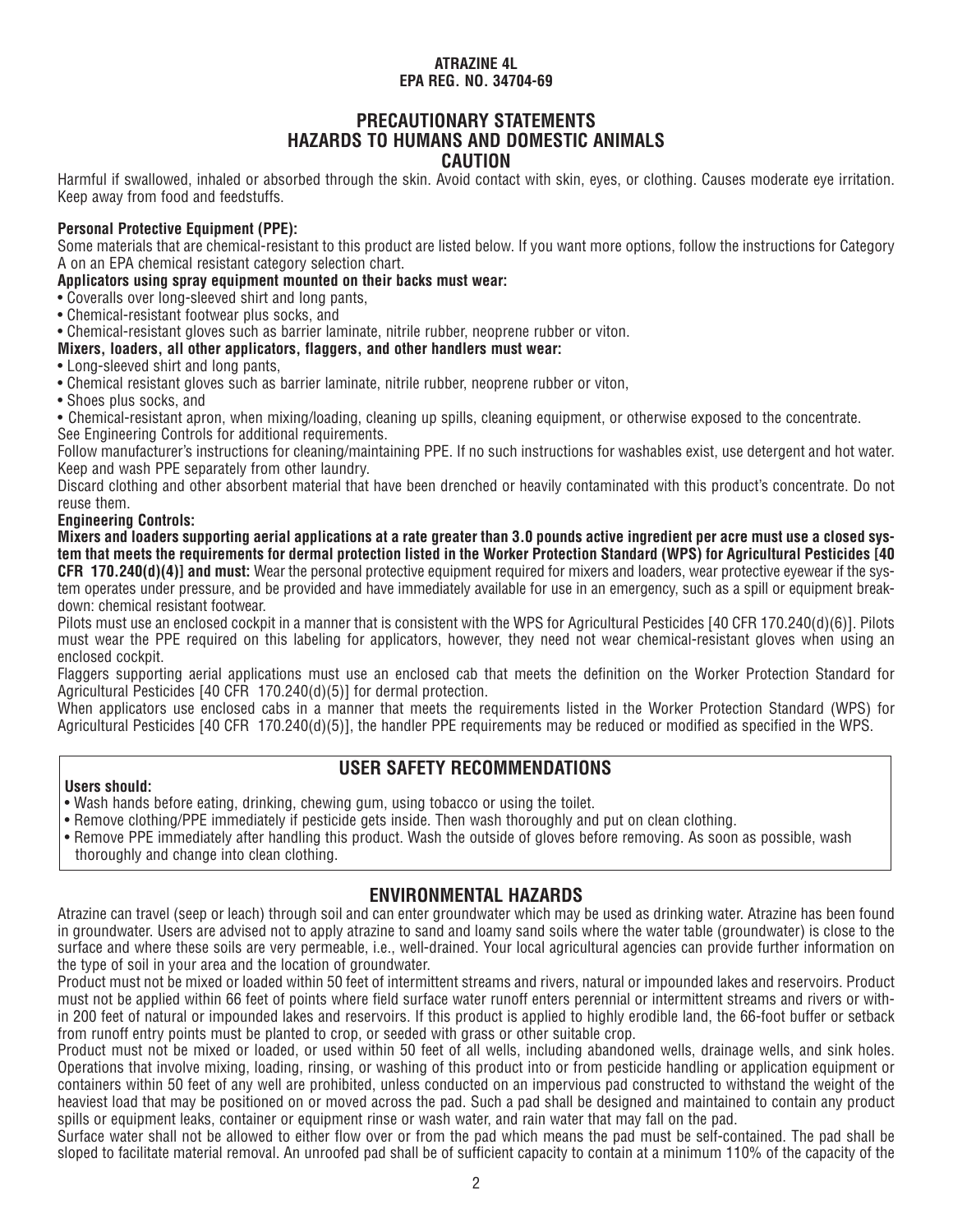largest pesticide container or application equipment on the pad. A pad that is covered by a roof of sufficient size to completely exclude precipitation from contact with the pad shall have a minimum containment of 100% of the capacity of the largest pesticide container or application equipment on the pad. Containment capacities as described above shall be maintained at all times. The above-specified minimum containment capacities do not apply to vehicles when delivering pesticide to the mixing/loading sites.

Additional State imposed requirements regarding well-head setbacks and operational area containment must be observed.

One of the following restrictions must be used in applying atrazine to tile-outletted terraced fields containing standpipes:

- Do not apply within 66 feet of standpipes in tile-outletted terraced fields.
- Apply this product to the entire tile-outletted terraced field and immediately incorporate it to a depth of 2 to 3 inches in the entire field.
- Apply this product to the entire tile-outletted terraced field under a no-till practice only when a high crop residue management practice is practiced. High crop residue management is described as a crop management practice where little or no crop residue is removed from the field during and after crop harvest.

This pesticide is toxic to aquatic invertebrates. Do not apply directly to water, to areas where surface water is present, or to intertidal areas below the mean high water mark. Do not apply when weather conditions favor drift from treated areas. Runoff and drift from treated areas may be hazardous to aquatic organisms in neighboring areas. Do not contaminate water when disposing of equipment wash water.

# **DIRECTIONS FOR USE**

ANY USE OF THIS PRODUCT IN AN AREA WHERE USE IS PROHIBITED IS A VIOLATION OF FEDERAL LAW. Before using this product, you must consult the Atrazine Watershed Information Center (AWIC) to determine whether the use of this product is prohibited in your watershed. AWIC can be accessed through [www.atrazine-watershed.info], or [1-866-365-3014]. If use of this product is prohibited in your watershed, you may return this product to your point of purchase or contact Loveland Products, Inc. for a refund.

It is a violation of Federal law to use this product in a manner inconsistent with its labeling.

Do not apply this product in a way that will contact workers or other persons, either directly or through drift. Only protected handlers may be in the area during application.

For any requirements specific to your State or Tribe, consult the agency responsible for pesticide regulation.

# **AGRICULTURAL USE REQUIREMENTS**

Use this product only in accordance with its labeling and with the Worker Protection Standard, 40 CFR part 170. This Standard contains requirements for the protection of agricultural workers on farms, forests, nurseries, and greenhouses, and handlers of agricultural pesticides. It contains requirements for training, decontamination, notification, and emergency assistance. It also contains specific instructions and exceptions pertaining to the statements on this label about personal protective equipment (PPE) and restrictedentry interval. The requirements in this box only apply to uses of this product that are covered by the Worker Protection Standard.

**Do not enter or allow worker entry into treated areas during the restricted entry interval (REI) of 12 hours.**

**Exception:** if the product is soil-injected or soil incorporated, the Worker Protection Standard, under certain circumstances, allows workers to enter the treated area if there will there will be no contact with anything that has been treated.

PPE required for early entry to treated areas that is permitted under the Worker Protection Standard and that involves contact with anything that has been treated, such as plants, soil, or water, is:

• Coveralls,

• Chemical-resistant gloves such as any waterproof material, and

• Shoes plus socks.

# **NON-AGRICULTURAL USE REQUIREMENTS**

The requirements in this box apply to uses of this product that are NOT within the scope of the Worker Protection Standard for agricultural pesticides (40 CFR Part 170). The WPS applies when this product is used to produce agricultural plants on farms, forests, nurseries, or greenhouses.

# **Do not enter treated area until sprays have dried.**

# **PRODUCT INFORMATION**

Atrazine 4L herbicide controls\* many annual broadleaf and grass weeds in the crops included on this label. Atrazine 4L may be applied before or after weeds emerge.

**\*Important Note:** Following many years of continuous use of this product and chemically related products, biotypes of some of the weeds listed on this label have been reported which cannot be effectively controlled by this and related herbicides. These weeds may include Lambsquarters, Pigweed, Black nightshade, Kochia, and others. Where this is known or suspected, we recommend the use of this product in combination with other registered herbicides which are not triazines. Consult your State Agricultural Extension Service about specific weed resistance to atrazine in your area and weed control recommendations. Within the specific crop directions on this label, certain weeds are indicated for suppression only. Weed suppression is a visual reduction in weed competition (reduced population and/or vigor) as compared to an untreated area. Degree of suppression will vary with rate used, size of weeds, and environmental conditions following treatment.

In each case where a range of rates is given, the lower rate should be used on light soils low in organic matter, and the higher rate should be used on heavy soils high in organic matter.

Since Atrazine 4L acts mainly through root absorption, its effectiveness depends on rainfall or irrigation to move it into the root zone.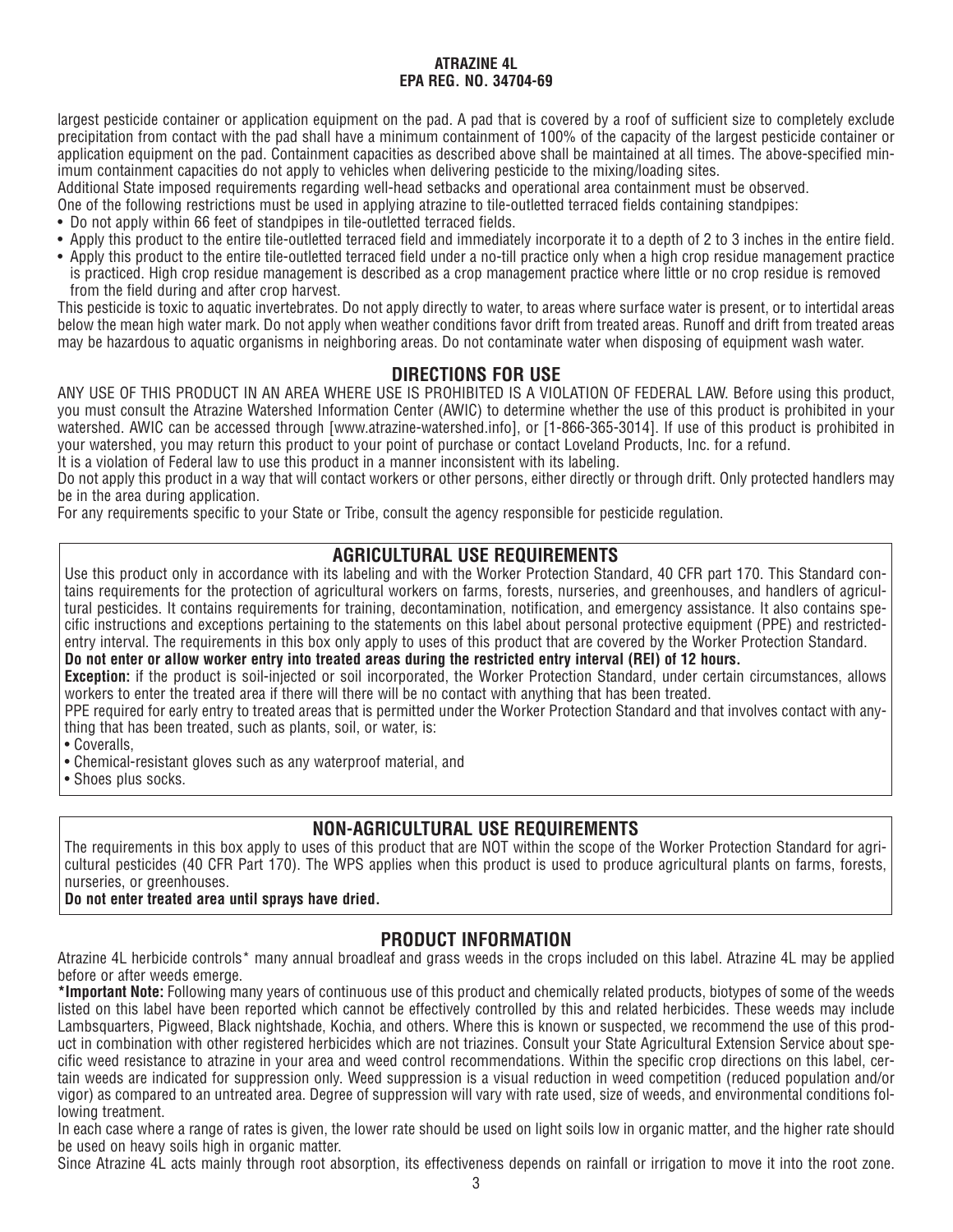Should weeds develop, a shallow cultivation or rotary hoeing will generally result in better weed control.

Care should be taken to avoid using Atrazine 4L where adjacent desirable trees, shrubs, or plants might be injured.

**Note:** Loveland Products, Inc. does not recommend the use of Atrazine 4L in combination with other herbicides or oils except as specifically described on this label or other literature distributed by Loveland Products, Inc.

# **APPLICATION PROCEDURES**

# **Ground Application**

For the most uniform distribution of broadcast applications use 80° flat fan type nozzles. For band applications, use flat fan even spray nozzles. Screens and strainers should be no finer than 50 mesh. Use a pump with capacity to (1) provide sufficient hydraulic agitation during mixing and application to keep the material in suspension and (2) maintain 35-40 psi operating pressure. Use a minimum of 5.0 gallons of water per acre for preplant incorporated, pre-emergence and post (without oil or surfactant) applications. Use a minimum of 10.0 gallons of water per acre for all postemergence applications combined with oil or surfactant.

For band applications, calculate the amount to be applied per acre as follows:

| Band width in inches | Rate per acre | $\overline{\phantom{0}}$ | Amount needed |
|----------------------|---------------|--------------------------|---------------|
| Row width in inches  | for broadcast |                          | for band      |
|                      | treatment     |                          | treatment     |

# **Aerial Application**

For preplant and pre-emergence broadcast treatments, apply at a 1:1 ratio of Atrazine 4L to water (example: recommendation calls for 1.0 quart of product and is mixed with 1.0 quart of water) to be applied per acre. For postemergence treatments, on corn and sorghum, apply the specified rate of Atrazine 4L or Atrazine 4L plus oil in a minimum of 2.0 gallons of water per acre. Avoid applications under conditions where uniform coverage cannot be obtained or where excessive drift may occur.

Avoid application directly to animals. Flagmen or loaders should avoid inhalation of spray mist.

With fixed-wing aircraft or helicopter application, an exactly even swath deposition cannot be achieved, and consequently crop injury or pesticide nonperformance may result wholly or in part. Do not apply by air during periods of thermal inversion.

**Chemigation:** Do not apply this product through any type of irrigation system.

# **Atrazine 4L in water application**

Atrazine 4L, a liquefied formulation, should be mixed with water and applied as a spray. Pour Atrazine 4L into the tank during or after filling. Hydraulic (jet) or mechanical agitation is recommended during mixing and application to keep the materials in suspension. All return lines to the tank must discharge below liquid level and agitation should not be so violent as to cause air bubbles to form in the liquid. Wash sprayer thoroughly after use.

# **TANK MIX REQUIREMENTS**

When tank-mixing or sequentially applying atrazine and/or simazine or products containing atrazine and/or simazine to Corn or Sorghum, do not exceed a combined application rate of 2.0 pounds combined active ingredient per acre for any single application and the total pounds of atrazine and/or simazine applied (pounds per acre) must not exceed 2.5 pounds combined active ingredient per year. When tank-mixing or sequentially applying atrazine or products containing atrazine to crops other than corn or sorghum, the total pounds of atrazine applied (pounds active ingredient per acre) must not exceed the specific seasonal rate limits as noted in the use directions.

# **Atrazine 4L in liquid fertilizer applications**

Nitrogen solutions or complete liquid fertilizers may replace all or part of the water as a carrier for pre-emergence and preplant applications of Atrazine 4L on corn or sorghum. Mixing should be accomplished as described under water applications. Do not apply after corn or sorghum has emerged as there is danger of liquefied fertilizers causing crop injury.

**IMPORTANT** - Check the compatibility of this product with liquid fertilizers and/or nitrogen solutions before use. Prepare the proposed mixture on a small scale and evaluate its suitability for spraying before mixing a large quantity.

# **Dry Bulk Fertilizer Impregnation Uses:**

• Impregnation of bulk fertilizer is restricted to commercial facilities. On-farm fertilizer impregnation is prohibited.

- No more than 500 tons of dry bulk fertilizer can be impregnated per day.
- No single facility may impregnate fertilizer with this product for more than 30 days per calendar year.
- The commercial facility impregnating the dry bulk fertilizer must inform, in writing, the user (applicator) of the dry bulk fertilizer that:
- Applicators must wear long-sleeved shirt, long pants, shoes and socks.
- The restricted entry interval is 12 hours.

# **Application in water plus emulsifiable oil or oil concentrate**

Adding emulsifiable oil or oil concentrate to postemergence water-based sprays may improve weed control in corn and sorghum.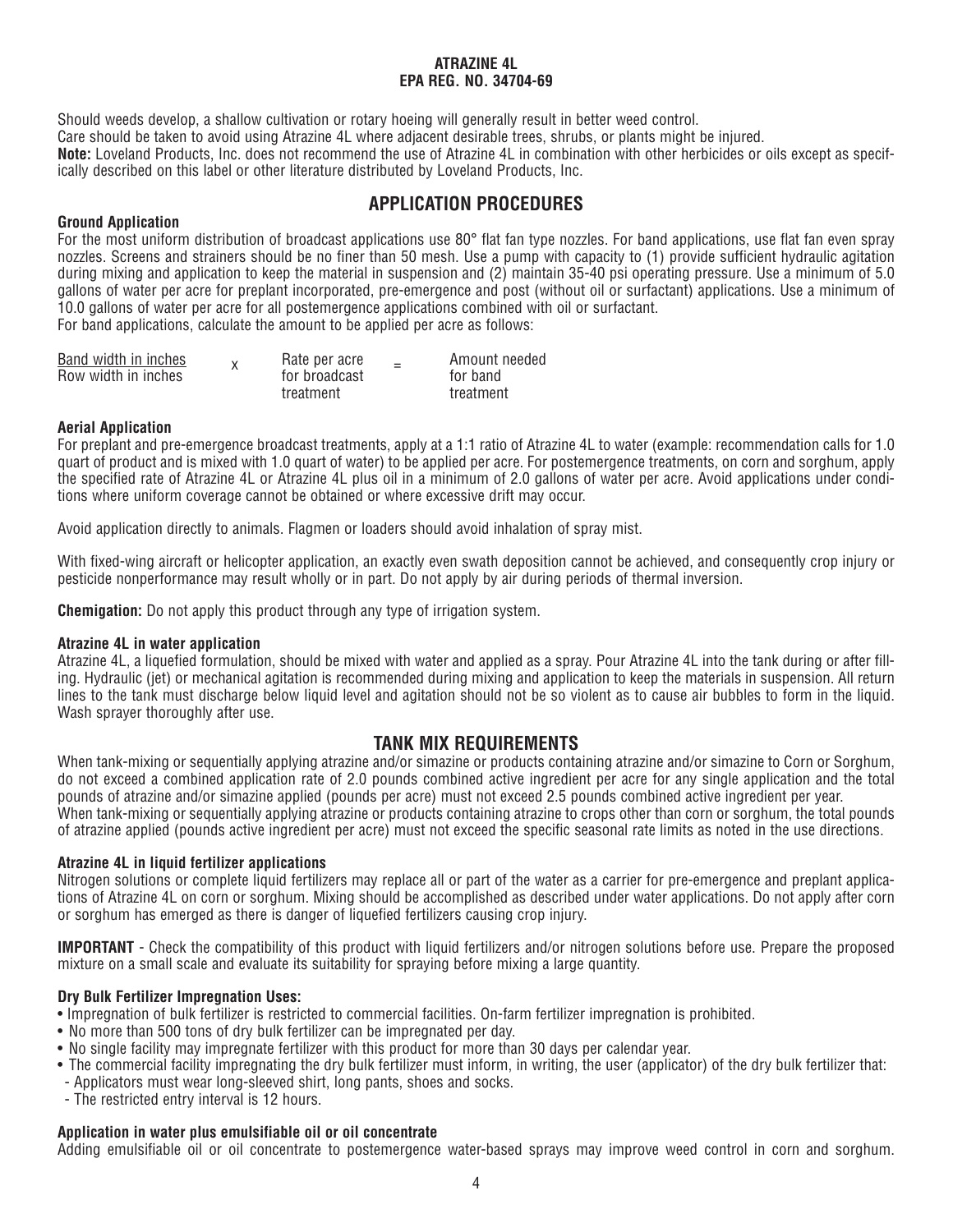However, under certain conditions, use of either emulsifiable oil or oil concentrate may seriously damage corn or sorghum. To minimize this possibility, follow directions, procedures, and use precautions below. Use a crop oil designed for use with this product containing 1 to 2% suitable emulsifier, or a suitable crop oil concentrate designed for use with this product and containing not more than 20% emulsifier or surfactant blend. Several oils and crop oil concentrates of these types are on the market. Emulsifiable oil and oil concentrate contaminated with water or other materials can cause compatibility problems and/or crop injury.

# **Use Precautions for Application of Atrazine 4L plus Emulsifiable Oil or Oil Concentrate in Water to Corn and Sorghum**

- Do not use oil in Atrazine 4L sprays when crop is under stress from prolonged cold, wet weather, poor fertility or other factors or when crop is wet and succulent from recent rainfall as crop injury may occur.
- Do not use oil in Atrazine 4L sprays when treating inbred lines or any breeding stock as injury may occur.
- Adding other insecticides, herbicides, liquid fertilizers or other materials is not recommended because they may cause compatibility problems or crop injury.
- Store and handle emulsifiable oil carefully. Oil contaminated with even a small amount of water may not emulsify properly when added to the tank.
- Do not make more than one application of Atrazine 4L and emulsifiable oil in water per season.

## **Mixing procedures - all uses:**

- 1. Be sure sprayer is clean and not contaminated with other products like 2,4-D or other materials, as crop injury may result.
- 2. Fill tank 1/2 to 2/3 full with clean water.
- 3. Start agitation.
- 4. Pour product directly from container into tank.
- 5. Add emulsifiable oil, or oil concentrate, or a tank mix herbicide.
- 6. Finish filling tank with water, nitrogen solution, or liquid fertilizer.
- 7. Empty tank as completely as possible before refilling to prevent buildup of oil or emulsifiable concentrate residue in tank. Maintain agitation to avoid separation of other materials from water, nitrogen solution, or liquid fertilizer remaining in tank.
- 8. If an oil or oil concentrate film starts to build up in tank, drain it, and clean with strong detergent solution or solvent.
- 9. Clean sprayer thoroughly immediately after use by flushing system with water containing a detergent.
- 10. For liquid nitrogen or liquid fertilizer, use suction screens of 16-mesh or coarser.

## **SPRAY DRIFT MANAGEMENT**

Avoiding spray drift at the application site is the responsibility of the applicator. The interaction of many equipment and weather related factors determine the potential for spray drift. The applicator and the grower are responsible for considering all these factors when making decisions.

The following drift management requirements must be followed to avoid off-target drift movement from aerial applications to agricultural field crops.

These requirements do not apply to forestry applications, public health uses or to applications using dry formulations.

• The distance of the outermost nozzles on the boom must not exceed 3/4 the length of the wingspan or rotor.

• Nozzles must always point backward parallel with the air stream and never be pointed downwards more than 45 degrees.

Where states have more stringent regulations, they shall be observed.

The applicator should be familiar with and take into account the information covered in the Aerial Drift Reduction Advisory Information. **Importance of Droplet Size**

The most effective way to reduce drift potential is to apply large droplets. The best drift management strategy is to apply the largest droplets that provide sufficient coverage and control. Applying larger droplets reduces drift potential, but will not prevent drift if applications are made improperly, or under unfavorable environmental conditions (see Wind, Temperature and Humidity, and Temperature Inversions section of this label).

# **Controlling Droplet Size**

- Volume Use high flow rate nozzles to apply the highest practical spray volume. Nozzles with higher rated flows produce larger droplets.
- Pressure Use the lower spray pressures recommended for the nozzle. Higher pressure reduces droplet size and does not improve canopy penetration. When higher flow rates are needed, use higher flow rate nozzles instead of increasing pressure.
- Number of nozzles Use the minimum number of nozzles that provide uniform coverage.
- Nozzle Orientation Orienting nozzles so that the spray is released parallel to the airstream produces larger droplets than other orientations. Significant deflection from horizontal will reduce droplet size and increase drift potential.
- Nozzle Type Use a nozzle type that is designed for the intended application.

With most nozzle types, narrower spray angles produce larger droplets. Consider using low-drift nozzles. Solid stream nozzles oriented straight back produce larger droplets than other nozzle types.

#### **Boom length**

For some use patterns, reducing the effective boom length to less than 3/4 of the wingspan or rotor length may further reduce drift without reducing swath width.

#### **Application**

Applications must not be made at a height greater than 10 feet above the top of the largest plants unless a greater height is required for aircraft safety. Making applications at the lowest height that is safe reduces exposure of droplets to evaporation and wind.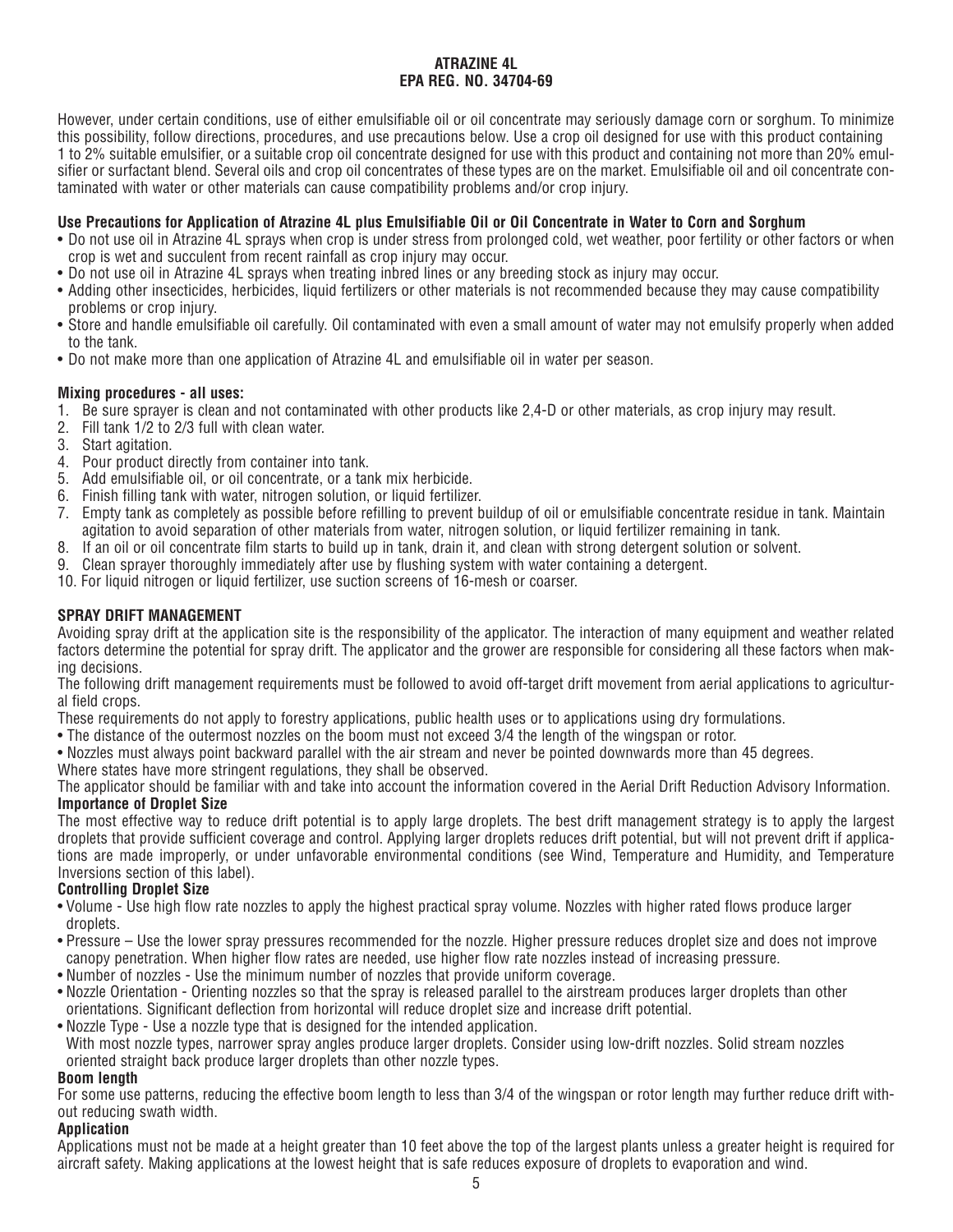# **Swath Adjustment**

When applications are made with a crosswind, the swath will be displaced downward. Therefore, on the up and downwind edges of the field, the applicator must compensate for this displacement by adjusting the path of the aircraft upwind. Swath adjustment distance should increase, with increasing drift potential (higher wind, smaller drops, etc.).

# **Wind**

Drift potential is lowest between wind speeds of 2 to 10 mph. However, many factors, including droplet size and equipment type determine drift potential at any given speed. Application must be avoided below 2 mph due to variable wind direction and high inversion potential. **Note:** Local terrain can influence wind patterns. Every applicator should be familiar with local wind patterns and how they affect spray drift. **Temperature and Humidity**

When making applications in low relative humidity, set up equipment to produce larger droplets to compensate for evaporation. Droplet evaporation is most severe when conditions are both hot and dry.

## **Temperature Inversions**

Applications must not occur during a temperature inversion because drift potential is high. Temperature inversions restrict vertical air mixing, which causes small suspended droplets to remain in a concentrated cloud. This cloud can move in unpredictable directions due to the light variable winds common during inversions.

Temperature inversions are characterized by increasing temperatures with altitude and are common on nights with limited cloud cover and light to no wind. They begin to form as the sun sets and often continue into the morning. Their presence can be indicated by ground fog; however, if fog is not present, inversions can also be identified by the movement of smoke from a ground source or an aircraft smoke generator. Smoke that layers and moves laterally in a concentrated cloud (under low wind conditions) indicates an inversion, while smoke that moves upward and rapidly dissipates indicates good vertical air mixing.

#### **Sensitive Areas**

The pesticide must only be applied when the potential for drift to adjacent sensitive areas (e.g. residential areas, bodies of water, known habitat for threatened or endangered species, non-target crops) is minimal (e.g. when wind is blowing away from the sensitive areas).

# **ROTATIONAL CROP DIRECTIONS FOR ALL USES**

- Land treated with Atrazine 4L should not be planted to any crop except corn or sorghum until the following year or injury may occur.
- If Atrazine 4L is applied after June 10, do not rotate with crops other than corn or sorghum the next year or injury may occur.
- In the High Plains and Intermountain areas of the West where rainfall is sparse and erratic or where irrigation is required, use Atrazine 4L only when corn or sorghum is to follow corn or sorghum, or a crop of untreated Sorghum or Corn is to precede other rotational crops.
- In Western Minnesota and Eastern parts of the Dakotas, Nebraska, and Kansas, corn or sorghum treated with Atrazine 4L should not be followed with Soybeans if the broadcast rate applied was more than 4.0 pints per acre (or comparable rate in a band) or injury may occur.
- Injury may occur to Soybeans planted in North Central Iowa and South Central Minnesota the year following an Atrazine 4L application on Harps, Canisteo, Stroden or other soils having calcareous surface layer.
- Do not plant sugar beets, tobacco, vegetables, (including dry beans), spring-seeded small grains or small-seeded legumes and grasses the year following Atrazine 4L application or injury may occur.

# **WEEDS CONTROLLED OR SUPPRESSED BY ATRAZINE 4L ALONE IN CORN AND SORGHUM Preplant, Preemergence or Postemergence at 4.0 Pints per Acre (See CORN and SORGHUM sections of label):**

- Grass weeds: Barnyardgrass (watergrass)\*\* Giant foxtail\* Green foxtail\*\* Large (hairy) crabgrass\* Wild oats Witchgrass (Panicum capillare) \*\* Yellow foxtail\*
- Broadleaf weeds: Cocklebur\*

Kochia\* Lambsquarters\* Morningglory (annual) **Mustard** Nightshade\* Pigweed\* Purslane Ragweed Velvetleaf (buttonweed)\*\*

**Note:** For best control of Cocklebur and Velvetleaf, do not apply less than the specified 4.0 pints per acre.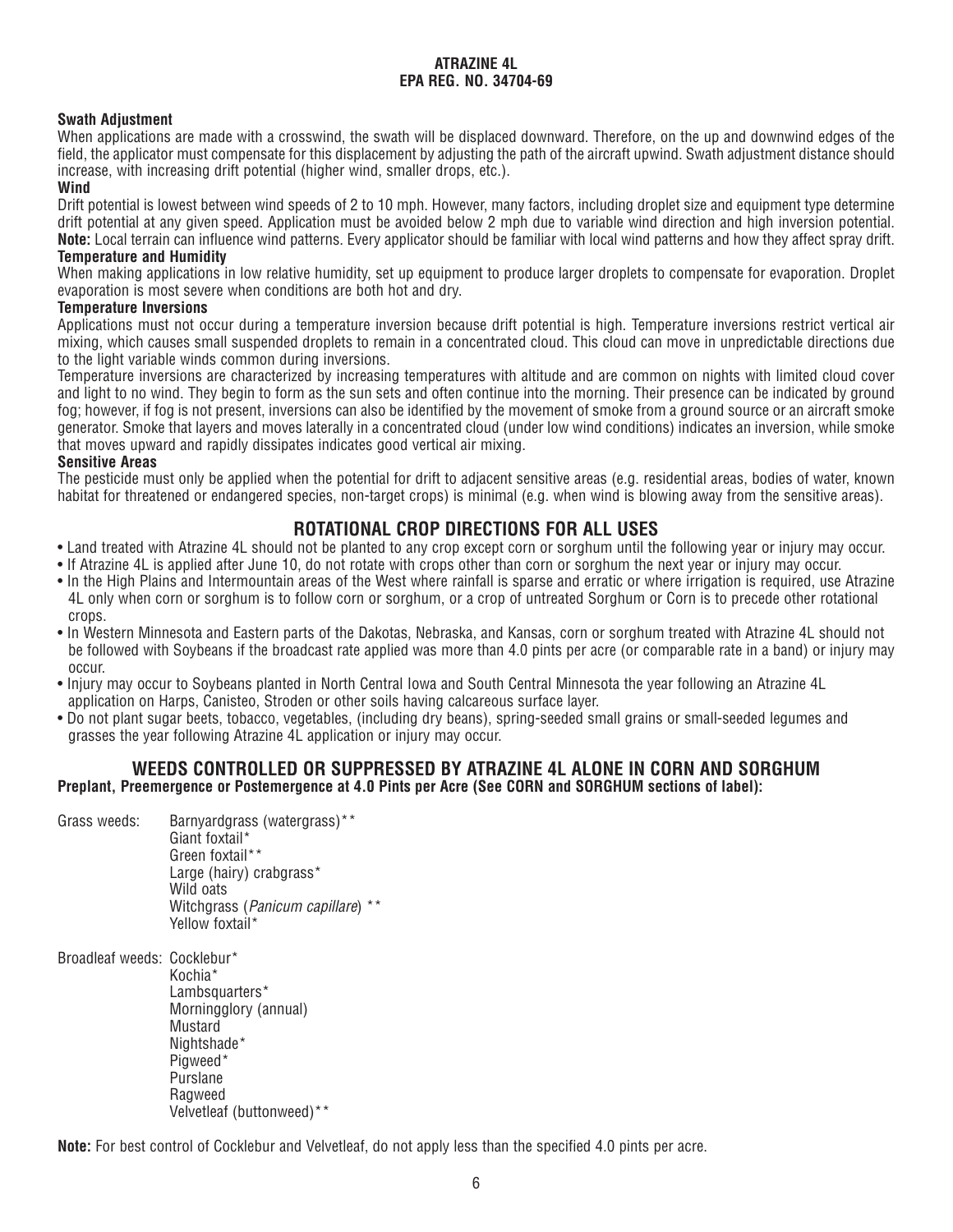## **Postemergence with Emulsifiable Oil or Oil Concentrate in Water at 2.4 Pints per Acre**

Broadleaf Weeds: Cocklebur\*

Lambsquarters\* Morningglory (annual) Mustard Pigweed\* Ragweed **Smartweed** Wild buckwheat

\* Maximum rate limitations and local resistance may result in suppression only or lack of control. Refer to IMPORTANT NOTE within PRODUCT INFORMATION SECTION of this label.

\*\* Suppression or partial control only on medium and fine textured soils.

# **MAXIMUM RATES PRIOR TO CORN OR SORGHUM EMERGENCE**

For single preemergent broadcast applications (including early preplant, preplant incorporated, preplant surface, at planting or pre-emergence) the following maximum use rates apply.

| Soil Erodibility Classification* | <b>Plant Residue Amount</b>                     | <b>Maximum Rate/Acre</b> |  |
|----------------------------------|-------------------------------------------------|--------------------------|--|
| Highly erodible                  | 30% or more (conservation<br>tillage program)   | 2.0 lb Al                |  |
|                                  | Less than 30% (conventional<br>tillage program) | 1.6 lb Al                |  |
| Not highly erodible              | No limit                                        | $2.0$ lb Al              |  |

\*As defined by the Natural Resource Conservation Service

# **MAXIMUM RATES AFTER CORN OR SORGHUM EMERGENCE**

For postemergence applications, the following maximum rates apply to the total of all atrazine treatments:

| <b>Total Maximum Rate/Acre/Calendar Year</b>                |  |
|-------------------------------------------------------------|--|
| 2.0 lb AI postemergence                                     |  |
| 2.5 lb AI combined from soil and postemergence applications |  |
|                                                             |  |

Atrazine 4L contains 0.5 pound active ingredient per pint.

#### **CORN**

Atrazine 4L may be applied either before planting, at planting or after planting at the rate indicated in Table 1.

For preplant and preemergence applications, nitrogen solutions or complete liquid fertilizers may replace all or part of the water as a carrier of Atrazine 4L. Do not apply after Corn has emerged as there is danger of liquid fertilizer causing crop injury.

**PREPLANT**: Broadcast in the spring after plowing at the rate indicated in Table 1A.

Apply before, during or after final seedbed preparation. If soil is tilled or worked after application, avoid deep incorporation of Atrazine 4L. Best results have been obtained when Atrazine 4L is applied within 2 weeks prior to planting.

**PREEMERGENCE:** Apply during or shortly after planting prior to weed emergence at the rate indicated in Table 1A.

**POSTEMERGENCE:** Apply before weeds exceed 1.5 inches in height and before corn is 12 inches tall, at the rate indicated in Table 1B. When using nitrogen solutions, direct the spray to avoid Corn foliage injury. Maintain agitation in spray tank during application.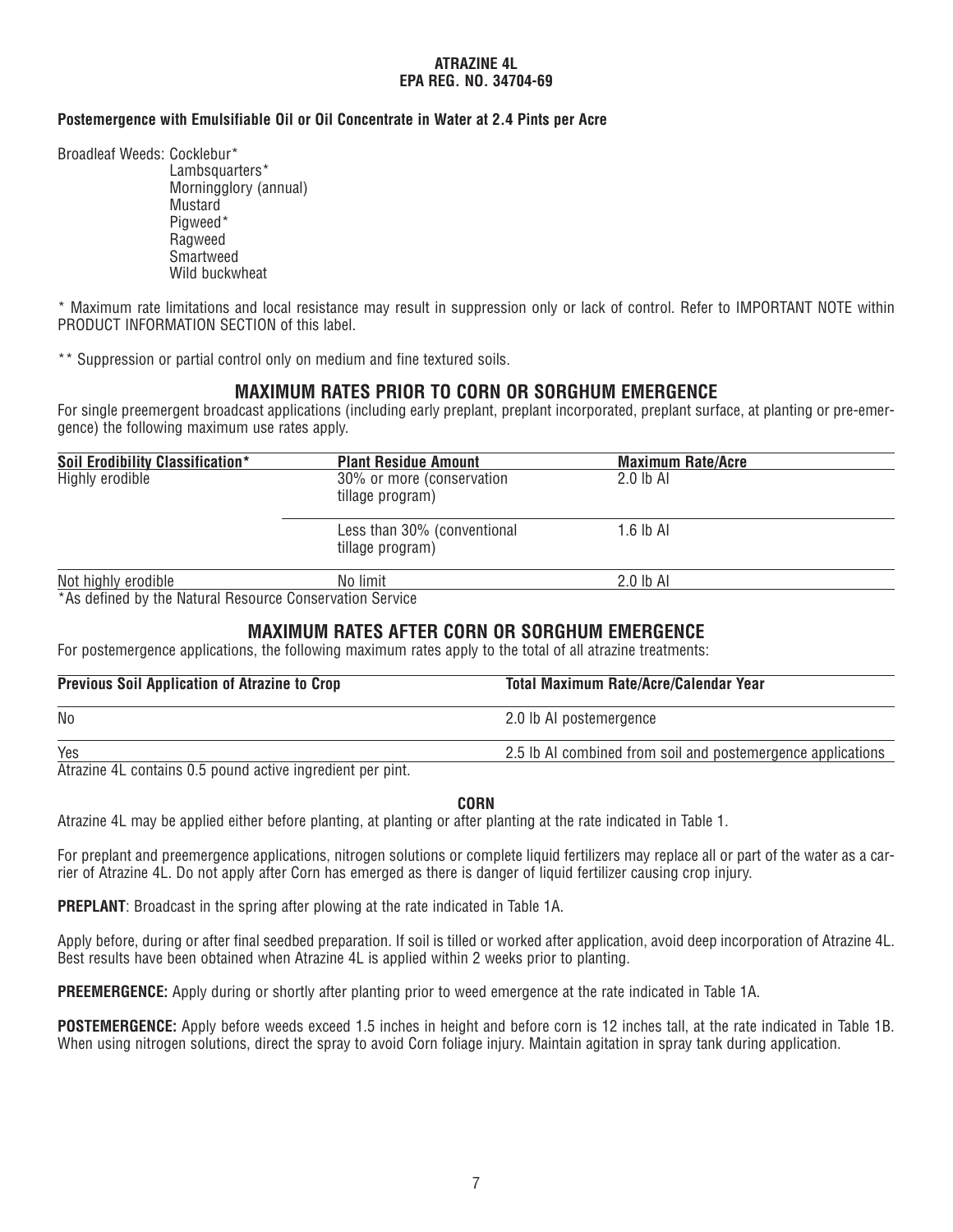# **TABLE 1**

## **A. FOR ALL SOIL APPLICATIONS PRIOR TO CORN EMERGENCE**

(including early preplant, preplant incorporated, preplant surface, at planting or preemergence)

| Soil Erodibility Classification*                         | <b>Plant Residue Amount</b>                     | Maximum Rate/Acre <sup>1</sup> |  |
|----------------------------------------------------------|-------------------------------------------------|--------------------------------|--|
| Highly erodible                                          | 30% or more (conservation<br>tillage program)   | 4.0 pt                         |  |
|                                                          | Less than 30% (conventional<br>tillage program) | 3.2 <sub>pt</sub>              |  |
| Not highly erodible                                      | No limit                                        | 4.0 <sub>pt</sub>              |  |
| *As defined by the Natural Resource Conservation Service |                                                 |                                |  |
| <b>B. FOR CORN POSTEMERGENCE APPLICATION</b>             |                                                 |                                |  |

| <b>Previous Soil Application of Atrazine to Crop</b> | Total Maximum Rate/Acre/Calendar Year                    |
|------------------------------------------------------|----------------------------------------------------------|
| No                                                   | 4.0 pt postemergence                                     |
|                                                      |                                                          |
| Yes                                                  | 5.0 pt combined from soil and postemergence applications |

Postemergence applications to Corn must be made before Corn reaches 12 inches in height.

**1 For Preplant or Preemergence Applications in Western KS, Western NE, Eastern CO, Eastern WY, NM, West TX and the Panhandle of OK.** On sands, loamy sands, sandy loams, mild to strongly alkaline soils and all recently leveled soils, apply 2.4 pints per acre for broadleaf weed control. Broadleaf weeds such as Pigweed, Lambsquarters, Nightshade, Purslane and Kochia will be controlled. On other soil types in the areas above, make applications at the rate shown in Table 1 for broadleaf and grass control.

**Postemergence with emulsifiable oil or oil concentrate in water. IMPORTANT:** Be sure to read use precautions under "Application in water plus emulsifiable oil or oil concentrate."

BROADLEAF AND GRASS CONTROL: Broadcast 4.0 pints per acre after weed emergence, but before weeds reach 1.5 inches in height and before Corn is 12 inches tall. Add emulsifiable oil at rate of 1.0 gallon per acre for ground applications and 0.5 gallon per acre for aerial applications. Add oil concentrate at rate of 1.0 quart per acre for ground applications.

BROADLEAF CONTROL: Broadcast 2.4 pints per acre for control of broadleaf weeds, such as Annual morningglory, Cocklebur, Lambsquarters, Mustard, Pigweed, Ragweed, Smartweed, and Wild buckwheat. Add emulsifiable oil at rate of 1.0 gallon per acre for ground applications and 0.5 gallon per acre for aerial applications. Add oil concentrate at rate of 1.0 quart per acre for ground applications. Apply before Pigweed and Lambsquarters reach 6 inches in height, before all other weeds reach 4 inches in height and before Corn is 12 inches tall. A cultivation may be necessary if all weeds are not controlled or if weeds regrow.

# **TANK MIXTURES WITH ATRAZINE 4L IN CORN**

When tank-mixing or sequentially applying atrazine and/or simazine or products containing atrazine and/or simazine to corn or sorghum, do not exceed a combined application rate of 2.0 pounds combined active ingredient per acre for any single application and the total pounds of atrazine and/or simazine applied (pounds per acre) must not exceed 2.5 pounds combined active ingredient per year.

#### **Atrazine 4L + Paraquat**

For control of existing vegetation and residual control where Corn will be planted directly into cover crop, established sod or in previous crop residues - Broadcast 4.0 pints Atrazine 4L and specified label rate of paraquat per acre in 20.0 to 60.0 gallons of water per acre. Following the paraquat label, add specified rate of nonionic surfactant per 100 gallons of diluted spray. Add Atrazine 4L to spray tank first and thoroughly mix with water. Add the paraquat and surfactant last.

Refer to the paraquat label for further directions, limitations and cautions.

#### **Atrazine 4L + Alachlor**

Use a tank mixture of Atrazine 4L + alachlor for the control of most annual broadleaf and grass weeds in Corn (field and silage corn only) such as Annual morningglory, Barnyardgrass, Black nightshade, Brachiaria, Buttonweed (Velvetleaf), Carpetweed, Cocklebur, Crabgrass, Fall panicum, Florida pusley, Giant foxtail, Green foxtail, Yellow foxtail, Goosegrass, Lambsquarters, Pigweed, Purslane, Mustard, Common ragweed, Smartweed and Witchgrass.

Applications may be made preplant, within 7 days of planting; pre-emergence, or postemergence, until weeds reach the two-leaf stage and the Corn is more than 5 inches tall.

Refer to the alachlor label for application rates and directions. Applicable limitations and use precautions on this and the alachlor label must also be followed.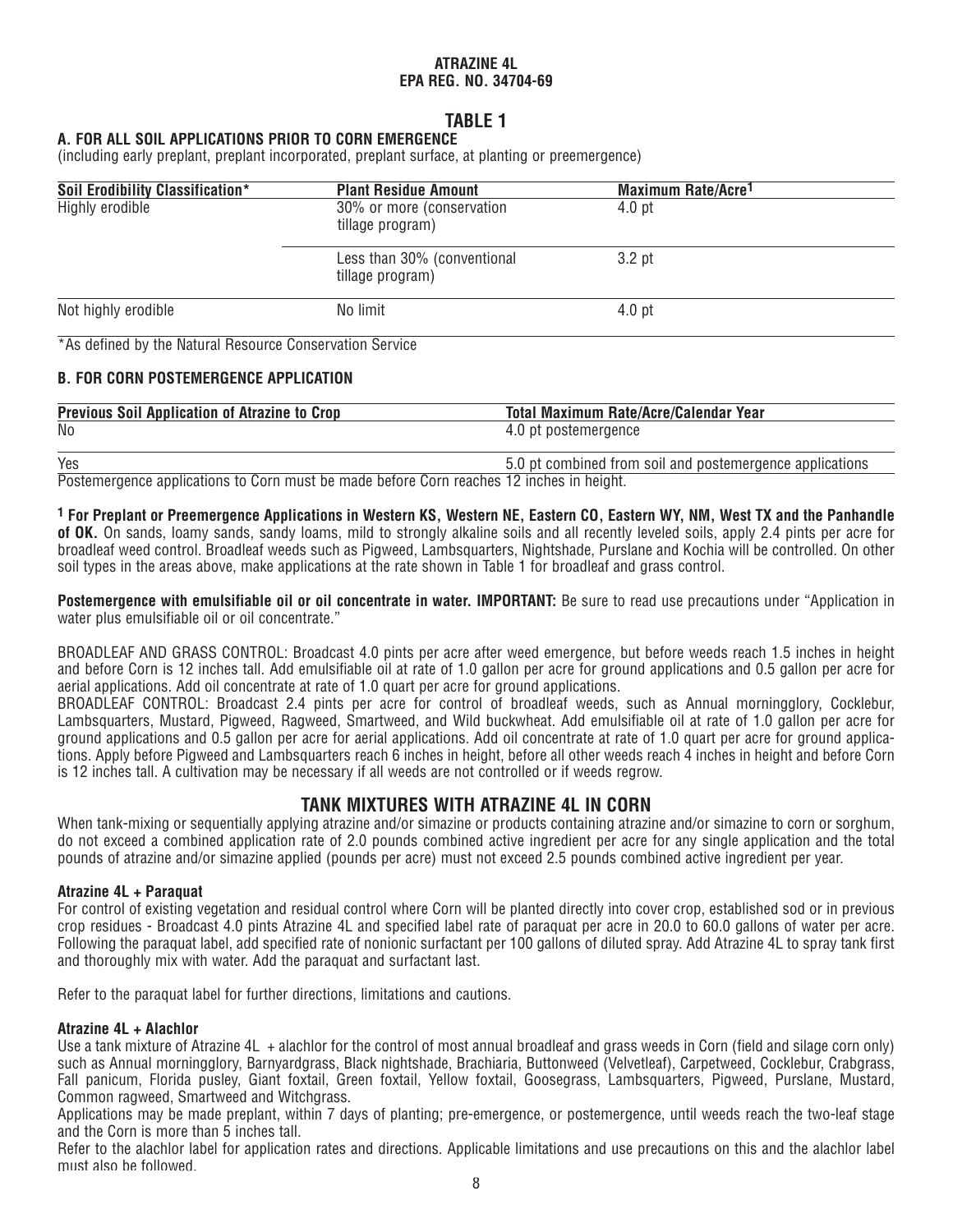# **Atrazine 4L + Alachlor + Paraquat or Glyphosate**

## **For Minimum-Tillage or No-Tillage Systems**

For control of many emerged annual weeds, suppression of many emerged perennial weeds, and preemergence control of many annual grasses and weeds in areas where Corn will be planted directly into a cover crop, established sod or in previous crop residues. Regrowth from perennial weeds will not be controlled. Do not apply by air.

Make application immediately before, during, or after planting, but before crop emergence. Refer to the alachlor label for application rates and directions. All applicable directions, limitations, and use precautions on this and the alachlor and paraquat or glyphosate labels must be followed.

## **Atrazine 4L + Propachlor**

Use a tank mixture of Atrazine 4L + propachlor for control of most annual broadleaf and grass weeds in Corn (field, hybrid seed, silage and sweet corn only), such as Annual morningglory, Annual ryegrass, Barnyardgrass (Watergrass), Buttonweed (Velvetleaf), Carpetweed, Cocklebur, Crabgrass, Fall panicum, Florida pusley, Giant foxtail, Green foxtail, Yellow foxtail, Goosegrass, Groundsel, Jimsonweed, Lambsquarters, Mustard, Nightshade, Pigweed, Purslane, Ragweed, Smartweed and Sunflower. Broadcast 2.1 to 3.2 pints of Atrazine 4L plus specified rate of propachlor per acre on the soil surface any time from immediately after planting until broadleaf and grasses reach the two-leaf stage. Use the lower rates of Atrazine 4L and propachlor on light-textured soils low in organic matter. Use the higher rates on heavy-textured soils high in organic matter. A minimum of 2.8 pints per acre of Atrazine 4L in the tank mixture will give better control of Annual morningglory, Buttonweed (Velvetleaf), Cocklebur and Sunflower.

Apply in a minimum of 20.0 gallons of water per acre. Non-pressure fluid fertilizer may replace all or part of the water used as a carrier for applications applied to the soil surface before crop and weeds emerge. Add the Atrazine 4L to the spray tank first and thoroughly mix with water.

Refer to propachlor label for further directions, limitations and cautions.

#### **Atrazine 4L + Dual II MAGNUM® (Metolachlor) 7.64EC or Atrazine 4L + Dual II MAGNUM (Metolachlor) 7.64EC + Simazine PREPLANT/PREEMERGENCE**

Use a tank mixture of Atrazine 4L + Metolachlor 7.64EC or Atrazine 4L + Metolachlor 7.64EC + simazine as a preplant surface, preplant incorporated or pre-emergence application for the control of Barnyardgrass, Crabgrass, Crowfootgrass, Fall panicum, Foxtail millet, Giant foxtail, Goosegrass, Green foxtail, Prairie cupgrass, Red rice, Signalgrass (Brachiaria), Southwestern cupgrass, Witchgrass, Yellow foxtail, Yellow nutsedge, Black nightshade, Carpetweed, Florida pusley, Galinsoga, Pigweed, Browntop panicum, Cocklebur, Common purslane, Hairy nightshade, Lambsquarters, Morningglory, Ragweed, Smartweed, and Velvetleaf in Corn.

To apply, refer to the tank mix directions appearing on the Metolachlor 7.64EC label. Note, where directions specify AAtrex® 4L, substitute Atrazine 4L. All applicable directions, limitations, and use precautions on this and the Metolachlor 7.64EC and simazine labels must be followed.

#### **POSTEMERGENCE**

Use a tank mixture of Atrazine 4L plus Metolachlor 7.64EC as a postemergence application for the control of Barnyardgrass, Crabgrass, Crowfootgrass, Fall panicum, Foxtail (Giant, Green and Yellow), Jimsonweed, Mustard, Pigweed, Prickly sida, Purslane, Ragweed, Smartweed, and Velvetleaf and for partial control of Cocklebur, Morningglory, and Yellow nutsedge. To apply, follow the tank mix directions appearing on the Metolachlor 7.64EC label. Note, where directions specify AAtrex 4L, substitute Atrazine 4L. All applicable directions, limitations, and precautions on the Metolachlor 7.64EC label must be followed.

#### **Atrazine 4L + Dual II MAGNUM (Metolachlor) 7.64EC + Paraquat or Atrazine 4L + Dual II MAGNUM (Metolachlor) 7.64EC + Glyphosate or Atrazine 4L + Dual II MAGNUM (Metolachlor) 7.64EC + Simazine + Paraquat or Atrazine 4L + Dual II MAGNUM (Metolachlor) 7.64EC + Simazine + Glyphosate.**

#### **For Minimum-Tillage or No-Tillage Systems.**

Use a tank mixture of Atrazine 4L + Metolachlor 7.64EC with paraquat or glyphosate, or Atrazine 4L + Metolachlor 7.64EC + simazine with paraquat or glyphosate in minimum-tillage or no-tillage systems where Corn is planted directly into a cover crop, stale seedbed, established sod, or previous crop residues.

The paraquat tank mixtures will control most emerged annual weeds and suppress many perennial weeds, in addition to controlling most pre-emergence annual broadleaf weeds and grasses. The glyphosate tank mixtures will control emerged annual and perennial weeds, in addition to controlling most pre-emergence annual broadleaf weeds and grasses.

Make application before, during, or after planting but before the Corn emerges. To apply, follow the tank mix directions appearing on the Metolachlor 7.64EC label. Note, where directions specify AAtrex 4L, substitute Atrazine 4L. All application directions, limitations, and use precautions on this and the Dual II MAGNUM, simazine, paraquat and glyphosate labels must be followed.

#### **Atrazine 4L + Simazine 4L or Simazine 90DF**

Use a tank mixture of Atrazine 4L + simazine for the control of Crabgrass, Fall panicum and Carpetweed, in addition to the control of the weeds listed for Atrazine 4L alone.

Make broadcast application of tank mix before planting, at planting, or after planting, but prior to emergence of Corn and weeds. For control of most weeds, apply 2.0 pints of Atrazine 4L plus 2.0 pints Simazine 4L per acre. For control of expected heavy infestations of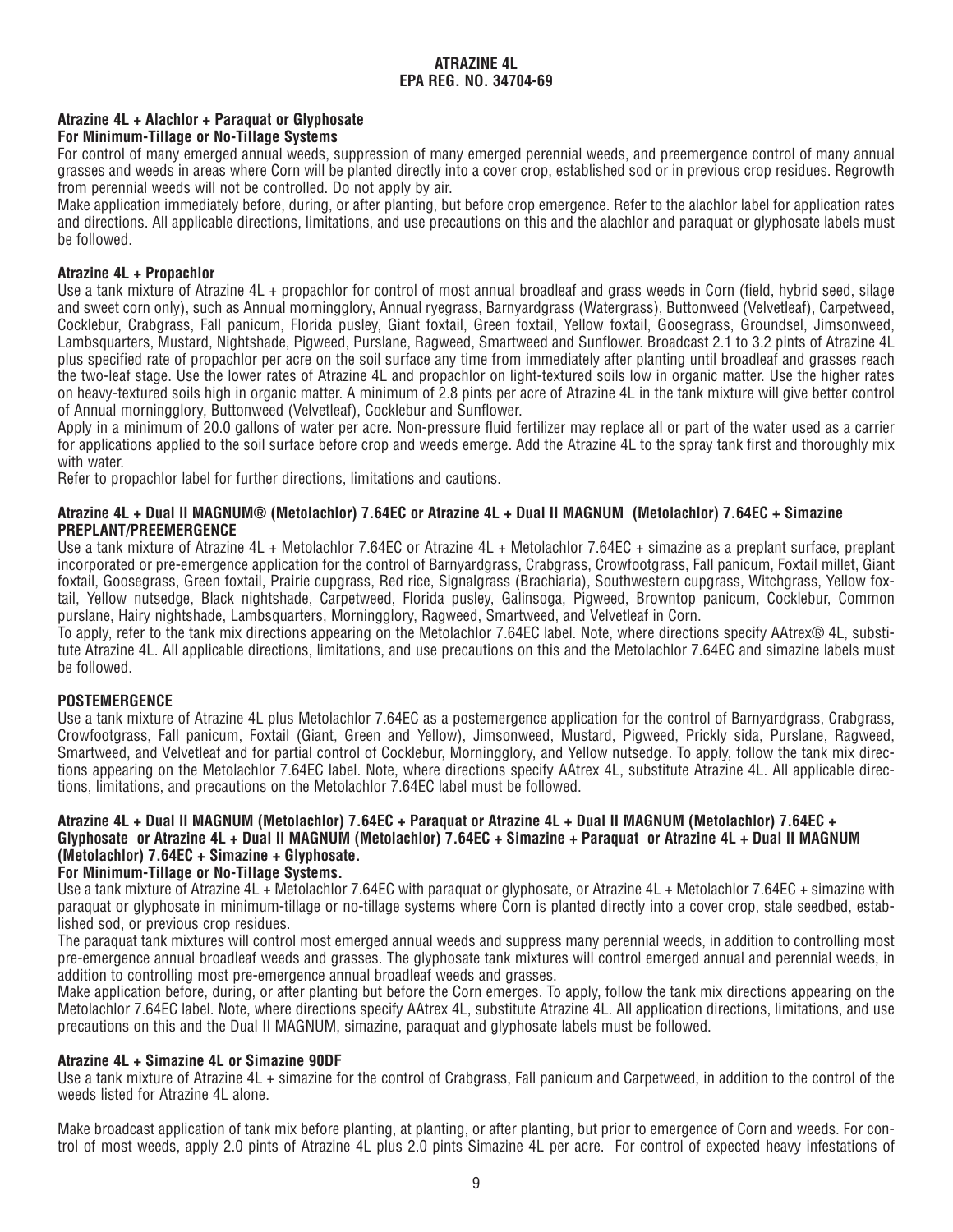Crabgrass and Fall panicum, apply 1.32 pints of Atrazine 4L plus 2.64 pints Simazine 4L per acre. When using Simazine 90DF, use equivalent active ingredient rates. One pound of Simazine 90DF equals 1.8 pints of Simazine 4L. Cultivate shallowly if weeds develop.

**PREPLANT SURFACE-APPLIED:** Use on medium- and fine-textured soils in minimum-tillage or no-tillage systems only in CO, IL, IN, IA, KS, KY, MN, MO, MT, NE, ND, SD, WI, and WY. Apply as split treatment 30 to 45 days before planting. Apply the remainder at planting. Applications made less than 30 days before planting may be made as either a split or single treatment. On coarse textured soils, do not apply more than 2 weeks before planting.

If weeds are present at time of treatment, apply in a tank mix combination with a contact herbicide (for example, paraquat or glyphosate). All applicable directions, precautions and limitations on the contact herbicides' label must be followed.

**Note:** To the extent possible do not move treated soil out of the row or move untreated soil to the surface during planting, or weed control will be diminished.

**PREPLANT INCORPORATED:** Make soil application and incorporate in the spring before, during, or after final seedbed preparation. Avoid deep incorporation. For best results, apply within 2 weeks before planting.

**PREEMERGENCE:** Apply during or shortly after planting, but prior to crop and weeds emergence.

All applicable directions, use precautions, and limitations on this and the simazine label must be followed.

# **Atrazine 4L + Simazine 4L, or Simazine 90DF with Glyphosate**

Use a tank mixture of Atrazine 4L + simazine + glyphosate for control of certain broadleaf weeds and grasses where Corn will be planted directly into a cover crop, established sod, or in previous crop residues. Refer to glyphosate label for rates and tank mix directions. All applicable directions, limitations, and use precautions on this, the simazine, and the glyphosate label must be followed.

#### **Atrazine 4L + Simazine 4L, or Simazine 90DF with Paraquat**

Use a tank mixture of Atrazine 4L + simazine + paraquat to control most emerged weeds and for residual weed control where Corn will be planted directly into a cover crop, established sod or in previous crop residues. Add Atrazine 4L and simazine to water in spray tank. Agitate until thoroughly mixed. Next add paraquat and a nonionic surfactant, such as X-77®, Loveland Activator 90, or similar nonionic surfactant approved for agricultural use.

Continue agitation during application. Apply 2.0 to 4.0 pints of Atrazine 4L plus 1.25 to 2.0 to 4.0 pints Simazine 4L, or 1.10 to 2.20 pounds Simazine 90DF (do not exceed a combined application rate of 2.0 pounds combined active ingredient per acre) plus the specified label rate of paraquat in 20.0 to 60.0 gallons of water per sprayed acre. Make broadcast application before, during, or after planting, but before emergence of Corn. Add 0.5 pint of a nonionic surfactant per 100 gallons of spray mixture. Use the higher rate of paraquat if existing weeds are 4 to 6 inches tall. Weeds taller than 6 inches will not be controlled.

All applicable directions, limitations, and use precautions on this, the simazine and the paraquat labels must be followed.

# **USE RESTRICTIONS FOR ALL APPLICATIONS TO CORN**

- Do not exceed an application rate of 2.0 pounds active ingredient of atrazine per acre for any single application, and the total pounds of atrazine applied (pounds active ingredient per acre) must not exceed 2.5 pounds active ingredient per acre per year.
- Follow a preharvest interval of 60 days for field corn forage use and 45 days for sweet corn forage use.
- Do not graze treated area or feed treated forage to livestock for 21 days following application.

# **USE PRECAUTIONS FOR ALL APPLICATIONS TO CORN**

- Following harvest of a treated crop, plow (moldboard or disk-plow) and thoroughly till the soil in the fall or spring to minimize possible injury to rotational spring-seeded crops, regardless of the rate used.
- For postemergence applications plus emulsifiable oil, see additional use precautions under "Application in water plus emulsifiable oil or oil concentrate."
- Postemergence application to Corn must be made before crop reaches 12 inches in height.

## **SORGHUM AND SORGHUM-SUDAN HYBRIDS (GRAIN AND FORAGE TYPES)**

Atrazine 4L may be applied either before planting, at planting or after planting as indicated below.

Use only on medium and fine textured soils having a minimum of 1% organic matter, except as separately recommended for furrow irrigated bedded Sorghum grown in Arizona and California. Post-emergence applications to Sorghum must be made before Sorghum exceeds 12 inches in height.

#### **Preplant (Broadleaf and Grass Control):**

Broadcast in the spring after plowing at the rate indicated in Table 2. Application may be made before, during or after final seedbed preparation. If soil is tilled or worked after application, avoid deep incorporation of Atrazine 4L. Best results have been obtained when Atrazine 4L is applied within 2 weeks prior to planting.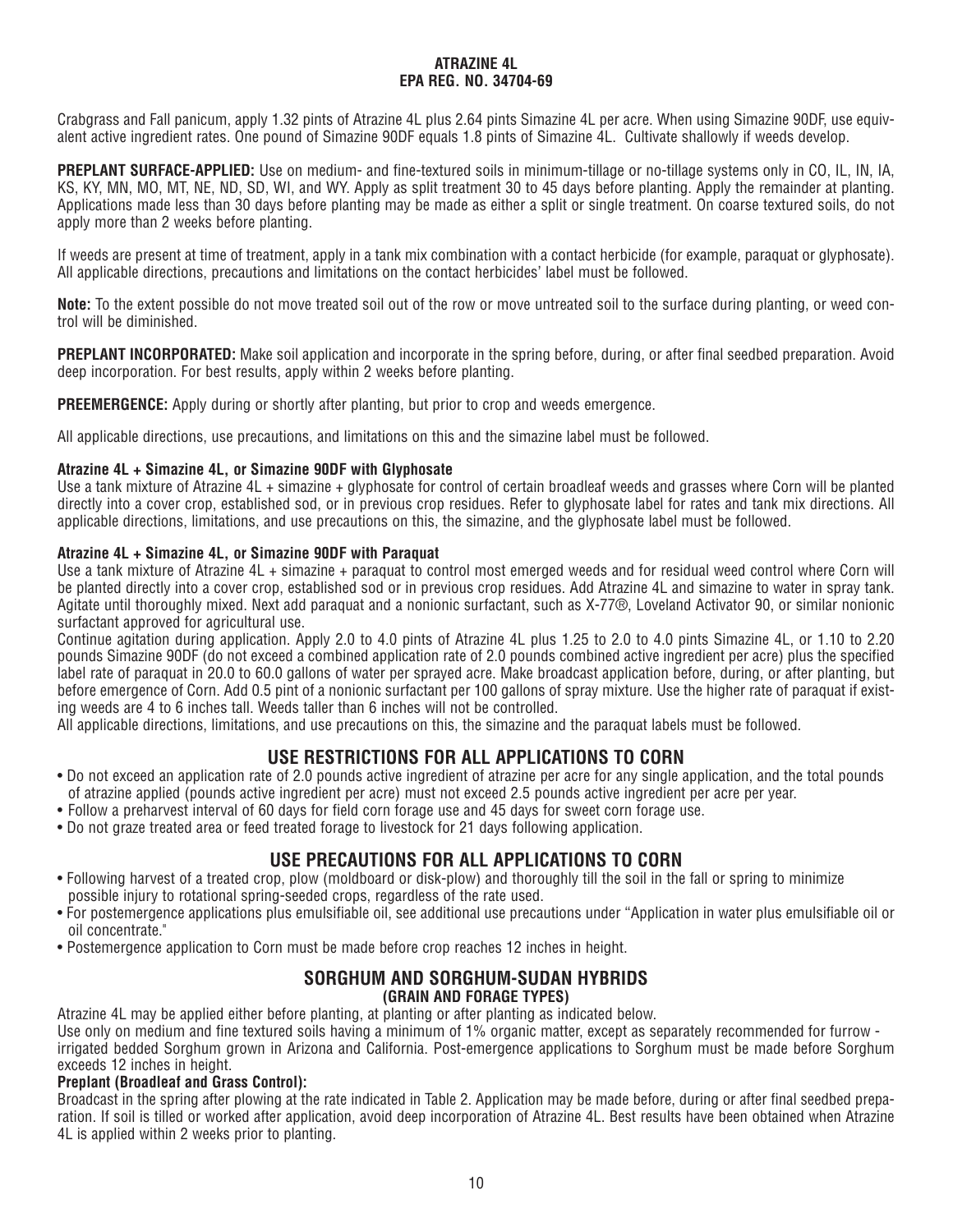# **Pre-emergence (Broadleaf and Grass Control):**

Apply during or shortly after planting, but prior to weed or crop emergence at the rate indicated in Table 2.

# **TABLE 2**

## **FOR ALL SOIL APPLICATIONS PRIOR TO SORGHUM EMERGENCE**

(including early preplant, preplant incorporated, preplant surface, at planting or preemergence)

| Soil Erodibility Classification* | <b>Plant Residue Amount</b>                     | <b>Maximum Rate/Acre<sup>1</sup></b> |  |
|----------------------------------|-------------------------------------------------|--------------------------------------|--|
| Highly erodible                  | 30% or more (conservation<br>tillage program)   | 4.0 <sub>pt</sub>                    |  |
|                                  | Less than 30% (conventional<br>tillage program) | 3.2 pt                               |  |
| Not highly erodible              | No limit                                        | 4.0 <sub>pt</sub>                    |  |
|                                  |                                                 |                                      |  |

\* As defined by the Natural Resource Conservation Service

1 Atrazine 4L should not be applied preplant to Sorghum grown in NM, OK, TX, Western KS, Eastern CO, AR, LA, TN, MS, AL, GA, FL, SC, and NC, or pre-emergence to Sorghum grown in NM, TX, OK, Western KS, Eastern CO, except in Northeastern OK and the Texas Gulf Coast.

In case of planting failures, Sorghum can be replanted into soil previously treated with Atrazine 4L. Do not make a second broadcast application or injury may occur. If Atrazine 4L is applied in a band and Sorghum is replanted in the untreated row middles, Atrazine 4L may be applied in a band to the second planting provided the maximum application rate of 2.5 pounds active ingredient per acre atrazine per calendar year is not exceeded.

#### **Pre-emergence Broadleaf Weed Control in Furrow Irrigated Bedded Sorghum (Arizona and California only):**

For pre-emergence control of broadleaf weeds such as Groundcherry, Lambsquarters, Morningglory, Mustard, Pigweed and Purslane, broadcast 1.6 to 2.4 pints per acre. Use the lower rate on coarse-textured soils and soils low in organic matter and use the high rate on fine-textured soils and soils high in organic matter. Make application after bed preparation, during or after planting, but before Sorghum and weeds have emerged and before the first furrow irrigation. Several regular irrigations should follow the application, making sure that all soil is thoroughly wet.

**Use Precautions for Pre-emergence Applications for Atrazine 4L to Furrow Irrigated Bedded Sorghum Grown in Arizona and California:**  To avoid possible Sorghum injury, do not use on sand or loamy sand soils or on Sorghum planted in the furrow. Additionally, applications made to Sorghum growing on alkali soils or where cuts, fills, or erosions have exposed calcareous or alkali subsoils, may result in crop injury. In case of crop failure, do not replant Sorghum for 8 months following application. Corn may be planted immediately.

#### **Postemergence Broadleaf and Grass Weed Control:**

Apply before weeds exceed 1.5 inches in height at the rate indicated in Table 3. Sorghum should be completely emerged. Applications may be made up before crop height reaches 12 inches.

#### **TABLE 3 FOR SORGHUM POSTEMERGENCE APPLICATION**

| <b>Previous Soil Application of Atrazine to Crop</b> | Total Maximum Rate Per Acre Per Calendar Year            |
|------------------------------------------------------|----------------------------------------------------------|
| No                                                   | 4.0 pt postemergence                                     |
| Yes                                                  | 5.0 pt combined from soil and postemergence applications |

#### **Postemergence Broadleaf Weed Control with Atrazine 4L plus Emulsifiable Oil in Water:**

Broadcast 2.4 pints per acre for control of broadleaf weeds such as Annual morningglory, Cocklebur, Lambsquarters, Mustard, Pigweed, Ragweed, Smartweed and Wild buckwheat. Application should be made before Pigweed and Lambsquarters reach 6 inches in height, before all other weeds reach 4 inches in height and before Sorghum exceeds 12 inches tall. In TX, NM, OK, Western KS, CO and the desert regions of CA and AZ, apply when Sorghum is about 6 to 10 inches in height, but before it reaches 12 inches tall. In all other areas, apply after Sorghum reaches the three-leaf stage and before Sorghum reaches 12 inches tall. Add emulsifiable oil at the rate of 1.0 gallon per acre for ground applications and 0.5 gallon per acre for aerial applications. A cultivation may be necessary if all weeds are not controlled or if regrowth of weeds occur.

**IMPORTANT:** Be sure to read use precautions under "Application in water plus emulsifiable oil or oil concentrate."

#### **Postemergence Broadleaf Weed Control with Atrazine 4L plus Surfactant in OK, NM, TX, Western KS, CO and Desert regions of AZ and CA only:**

Broadcast 2.4 pints of Atrazine 4L plus 0.75 to 1.5 pints of surfactant per acre when Sorghum is 6 to 11.75 inches in height, but before weeds reach 1.5 inches in height. Apply only on sandy loam and finer textured soils.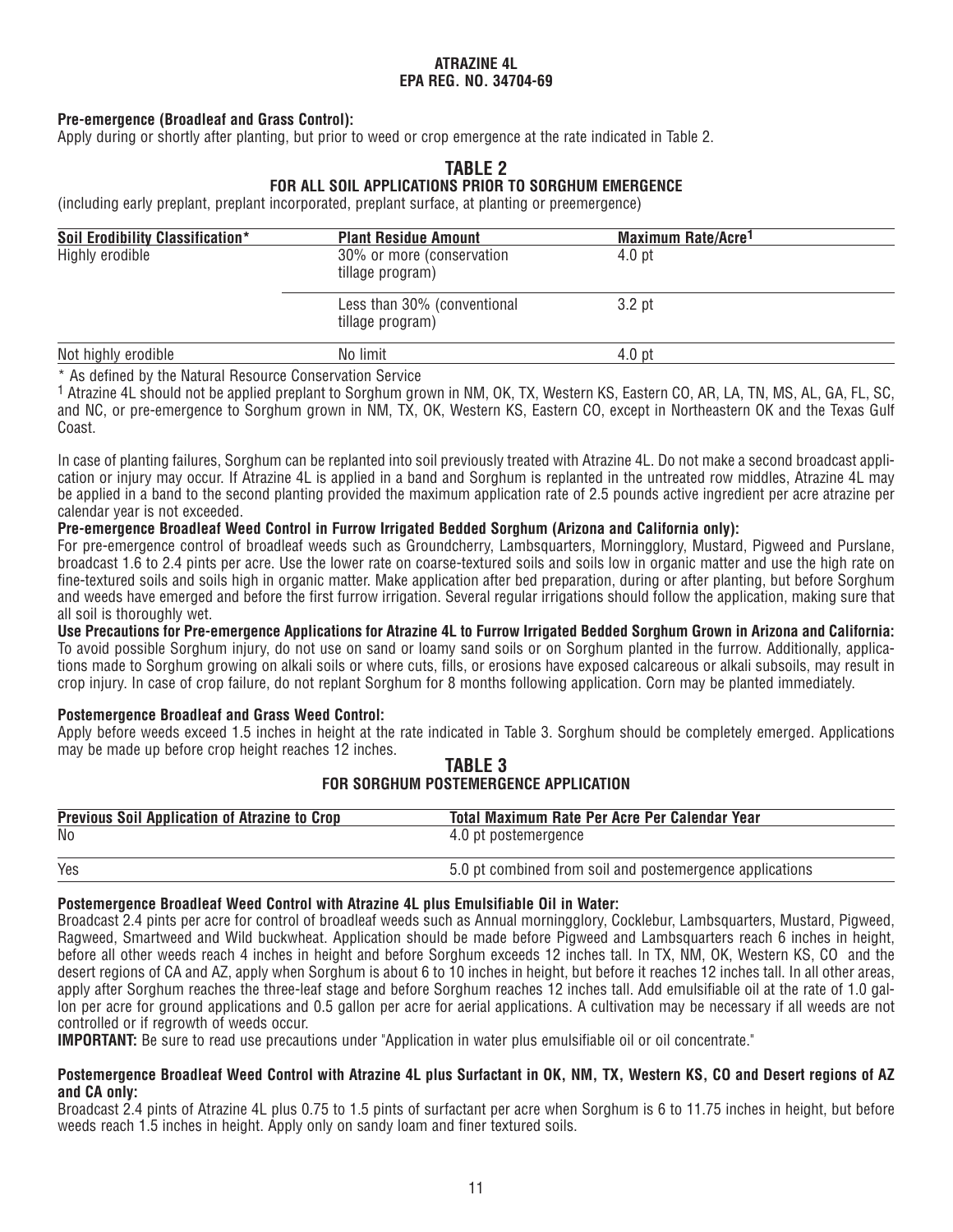# **TANK MIXTURES WITH ATRAZINE 4L IN SORGHUM**

# **Atrazine 4L + DUAL II MAGNUM (METOLACHLOR) 7.64 EC (FOR USE ONLY ON SEED TREATED WITH CONCEP®)**

Use a tank mixture of Atrazine 4L + Metolachlor 7.64 EC for control of most annual broadleaf weeds and grasses. For use only when the Sorghum seed has been properly treated by the seed company with Concep. Refer to the Metolachlor 7.64 EC label for directions, precautions, and limitations.

# **USE RESTRICTIONS FOR ALL APPLICATIONS TO SORGHUM**

- Follow a 60-day preharvest interval for preemergent Sorghum forage use and a 45-day preharvest interval for postemergent Sorghum forage use.
- Do not graze or feed forage from treated areas for 21 days following application.
- Do not exceed an application rate of 2.0 pounds active ingredient of atrazine per acre for any single application, and the total pounds of atrazine applied (pounds active ingredient per acre) must not exceed 2.5 pounds active ingredient per acre per year.
- For all soil applications prior to crop emergence (except for preemergence use on bedded Sorghum in AZ and CA), do not apply to coarse-textured soils, i.e., sand, loamy sand, sandy loam, or to medium and fine-textured soils having less than 1% organic matter, or injury may occur.
- For postemergence applications, do not apply to sand or loamy sand, or injury may occur.
- Postemergence application to Sorghum must be made before crop reaches 12 inches in height.

# **USE PRECAUTIONS FOR ALL APPLICATIONS TO SORGHUM**

- Heavy rains immediately following application tend to result in excessive concentrations of herbicide in seed furrow, resulting in possible crop injury. Applications to furrow-planted Sorghum should not be made until furrows are leveled (plow-in). Deep planter marks or seed furrows should also be leveled before application.
- Application made to Sorghum growing under stress caused by minor element deficiency or to Sorghum growing on highly calcareous soils may result in crop injury.
- Following harvest of a treated crop, plow (moldboard or disk-plow) and thoroughly till the soil in the fall or spring to minimize possible injury to rotational spring-seeded crops, regardless of rate used.
- For applications to furrow-irrigated bedded Sorghum in AZ and CA and for postemergence applications plus emulsifiable oil, see additional use precautions under "Application in water plus emulsifiable oil or oil concentrate."

# **SORGHUM POSTEMERGENCE WINTER WEED CONTROL IN TEXAS**

For use on fall bedded land and in the Gulf Coast and Blacklands of Texas. Broadcast 0.8 to 1.0 quart per acre postemergence for control of winter weeds only, such as Henbit, Seedling dock and Annual thistle on land that will be planted to corn, grain sorghum, or forage sorghum the following spring.

For best results, add a suitable surfactant such as X-77 or Activator 90, at a rate of 0.5% of spray volume, an emulsifiable oil at a rate of 1.0% of spray volume, or an oil concentrate at rate of 1.0 quart per acre.

Normal weed control programs may be used in the following corn, grain sorghum, or forage sorghum crop.

**Note:** Do not plant any crops except Corn, Grain sorghum, or Forage sorghum the spring following this treatment.

# **CHEMICAL FALLOW**

# **WHEAT-SORGHUM-FALLOW**

This treatment controls\* annual broadleaf and grass weeds following wheat harvest and in the following sorghum crop when grown under minimum tillage.

Apply 4.5 pints to wheat stubble immediately following wheat harvest. If weeds are present, remove them with a sweep plow or other suitable implement after application. Plant Sorghum into wheat stubble the following spring with minimum disturbance of the soil. Use a surface planter or a planter leaving a shallow furrow. If weeds are present at planting, remove them with a sweep plow or other suitable implement before planting.

#### **Use Restrictions:**

- Use only on silt loam or finer textured soil.
- Wheat-Sorghum-fallow cropping sequence must be followed.
- Do not apply following Sorghum harvest.
- Do not graze or feed forage from treated area to livestock. Do not plant any crop other than those on this label within 18 months following treatment.

(\*Local resistance may result in suppression only or lack of control of some weeds. Refer to IMPORTANT NOTE within PRODUCT INFOR-MATION SECTION of this label.)

# **WHEAT-CORN-FALLOW (KS, NE)**

This treatment controls Cheatgrass (Downy brome, Chess), Kochia\*, Mustards, Pigweed\*, Russian thistle, Wild lettuce, Wild sunflower, and Volunteer wheat following wheat harvest. Control may extend into the following Corn crop when grown under minimum tillage.

Apply 4.5 pints per acre to wheat stubble immediately following wheat harvest. If weeds are present, remove them with a sweep plow or other suitable implement after application. Plant Corn into wheat stubble the following spring with minimum disturbance of the soil. Use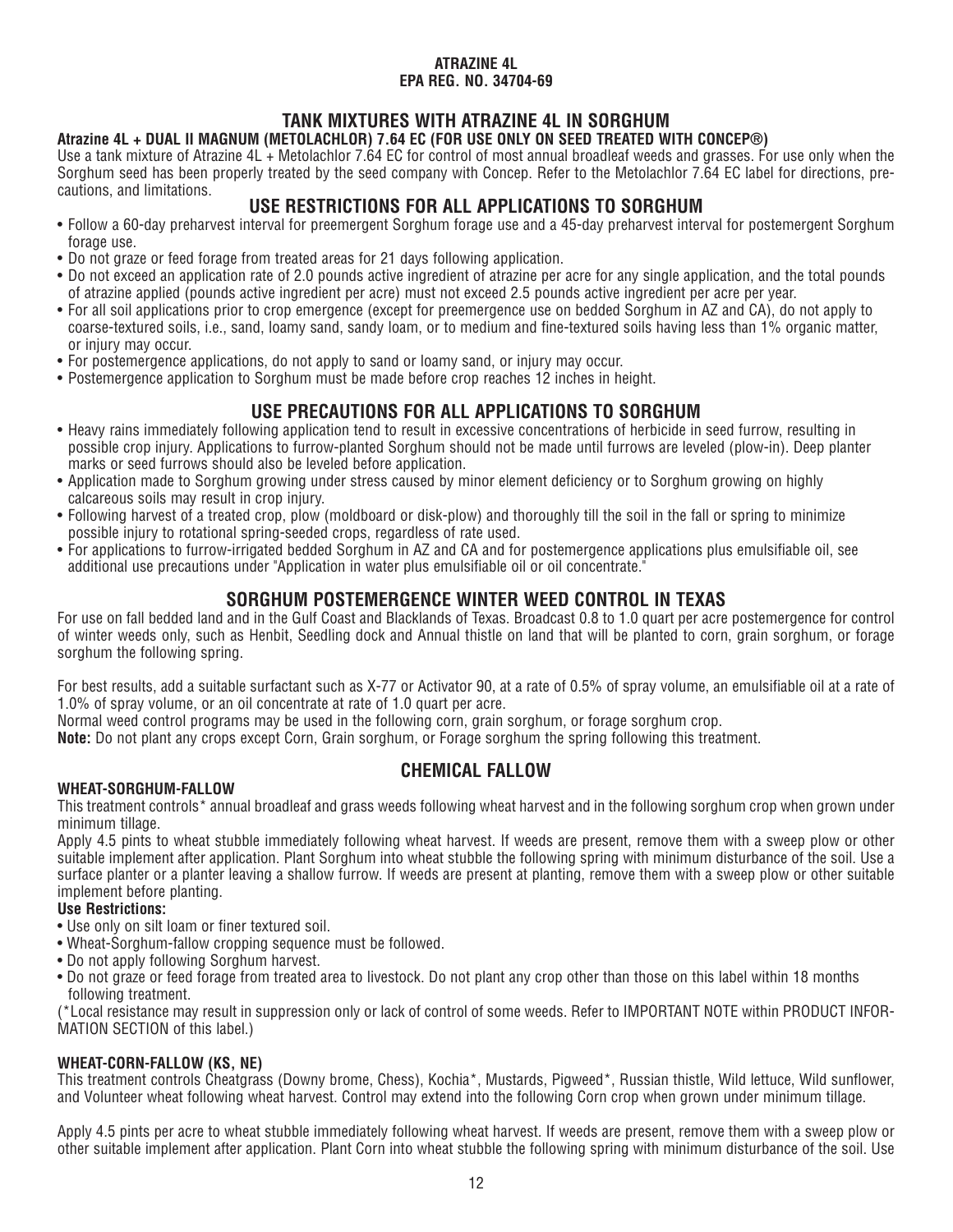a surface planter or a planter leaving a shallow furrow. If weeds are present at planting, remove them with a sweep plow or other suitable implement before planting.

# **Use Restrictions:**

- Use only on silt loam or finer textured soil.
- Wheat-Corn-fallow cropping sequence must be followed.
- Do not apply following Corn harvest.
- Do not graze or feed forage from treated area to livestock. Do not plant any crop other than those on this label within 18 months following treatment.

(\*Local resistance may result in suppression only or lack of control. Refer to IMPORTANT NOTICE within PRODUCT INFORMATION SEC-TION of this label.)

# **WHEAT-FALLOW-WHEAT (CO, KS, MT, NE, ND, SD, and WY)**

This treatment controls Cheatgrass (Downy brome, Chess), Common lambsquarters\*, Field pennycress, Kochia\*, Mustard, Russian thistle, Wild lettuce, and suppresses Volunteer wheat during fallow period of a wheat-fallow-wheat rotation. Apply 1.0 to 2.0 pints per acre. Use higher rate to control Wild sunflower and Pigweed\*.

# **Use Restrictions:**

- Apply to stubble ground.
- Apply only once during the same fallow period.
- Use only on silt loam or finer textured soil.

(\*Local resistance may result in suppression only or lack of control. Refer to IMPORTANT NOTE within PRODUCT INFORMATION SEC-TION of this label.)

# **CHEMICAL FALLOW USE RESTRICTIONS**

# **For soils in North and South Dakota with a pH of 7.5 or greater:**

- Do not apply more than 1.5 pounds active ingredient per acre for any application.
- Do not apply more than 1 application per cycle.

# **For soils in North and South Dakota with a pH of less than 7.5:**

- Do not apply more than 2.0 pounds active ingredient per acre for any application.
- Do not apply more than 1 application per cycle.

# **For all other locations:**

- Do not apply more than 2.25 pounds active ingredient per acre for any application.
- Do not apply more than 1 application per cycle.

# **SUGARCANE**

To control many broadleaf and grass weeds, such as Amaranths\*, Crabgrass, Fireweed, Flora's paintbrush, Foxtails\*, Junglerice\*, and Wiregrass, apply 4.0 to 8.0 pints per acre at the time of planting or ratooning, but before emergence of Sugarcane. Broadcast by air in a minimum of 5.0 gallons of spray per acre, or broadcast or band by ground equipment in a minimum of 20.0 gallons of spray per acre, unless otherwise indicated. One additional application may be made over sugarcane as it emerges, and two additional applications may be made interline after emergence as directed sprays. Where needed, repeat treatments may be applied broadcast, band, or interline as suggested with the final application being made prior to close-in. Do not exceed the rate of Atrazine 4L recommended for any one crop of sugarcane.

Note: Where high rates of Atrazine 4L are used alone, apply in a minimum of 1.0 quart of water for each 2.0 pints of Atrazine 4L applied per acre.

**Aerial Application:** Apply at a maximum height of 10 feet, using low drift nozzles at a maximum pressure of 40 psi, and restrict application to periods when wind speed does not exceed 10 mph. To assure that spray will not adversely affect adjacent sensitive nontarget plants, apply Atrazine 4L alone by aircraft at a minimum upwind distance of 400 feet from sensitive plants.

(\*Local resistance may result in suppression only or lack of control. Refer to IMPORTANT NOTE within PRODUCT INFORMATION SEC-TION of this label.)

# **FLORIDA**

To control emerged Pellitory weed, apply 0.8 to 1.2 pints per acre in at least 40.0 gallons of water per acre. Apply as a directed spray, by ground equipment, prior to close-in. Add 4.0 quarts of surfactant for each 100 gallons of spray. Thoroughly cover the weed foliage. To control Alexandergrass\*, Large crabgrass, Pellitory (artillery) weed, and Spiny amaranth\*, make application by one of the following methods at planting or ratooning:

- 1. Apply 8.0 pints per acre, preemergence. Make 1 or 2 additional applications, as needed, postemergence to sugarcane and weeds, at 4.0 pints per acre. Make application before weeds are greater than 1.5 inches in height.
- 2. Apply 1 to 3 times, as needed, at 4.0 pints per acre postemergence to both sugarcane and weeds. Make application before weeds are greater than 1.5 inches in height.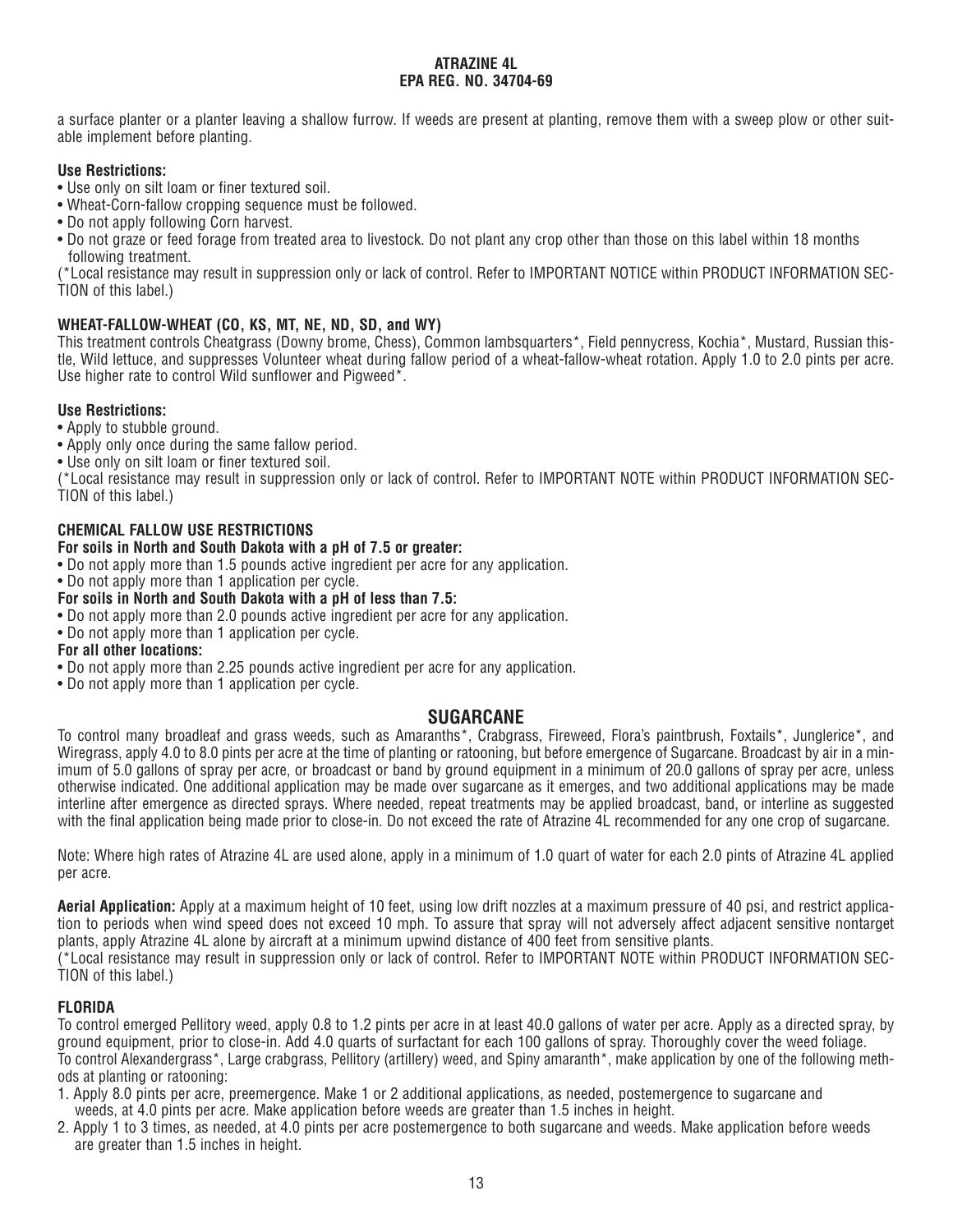## **LOUISIANA**

To control annual weeds during summer fallow period, apply 4.0 pints per acre to weed free beds, immediately after beds are formed. After planting, follow normal weed control.

#### **Use Restrictions:**

- Do not apply more than 20.0 pints per acre to any one sugarcane crop.
- If applying 4.0 pints per acre during summer fallow period, do not apply more than 8.0 pints per acre during the remainder of the growing season.

#### **TEXAS**

To control Barnyardgrass\*, Pigweed\*, Purslane, and Sunflower, in plant or ratoon sugarcane, apply preemergence at 8.0 pints per acre. Make 1 or 2 additional applications, as needed, at 6.0 pints per acre postemergence to sugarcane and weeds.

To achieve best results when weeds are emerged, add a nonionic surfactant at a concentration of 4.0 pints per 100 gallons of spray and apply before the weeds are greater than 1.5 inches in height.

(\*Local resistance may result in suppression only or lack of control. Refer to IMPORTANT NOTE within PRODUCT INFORMATION SEC-TION of this label.)

## **Use Restrictions:**

- Do not apply more than 4.0 pounds active ingredient per acre for any application.
- Do not apply more than 10.0 pounds active ingredient per acre per crop.
- Do not apply after close-in.
- Do not apply more than 20.0 pints per acre to any one crop of sugarcane.

#### **Use Precautions:**

• Sugarcane may be injured when under moisture stress, when soil is of low absorptive capacity, or when land is first planted to sugarcane.

# **MACADAMIA NUTS**

For preemergence control of many broadleaf and grass weeds including Crabgrass, Foxtail\*, Wiregrass, Flora's paintbrush, Spanishneedles, and Fireweed, apply 4.0 to 8.0 pints per acre before harvest. Repeat as necessary.

#### **Use Restrictions:**

- Do not apply when nuts are on the ground during harvest period.
- Do not apply by air.
- Do not apply more than 4.0 pounds active ingredient per acre for any application.
- Do not apply more than 8.0 pounds active ingredient per year.

# **GUAVA**

For the control of many annual broadleaf and grass weeds, including Fireweed, Purslane, Scarlet pimpernel, Spanishneedles and Sowthistle. Apply only on established plantings, at least 18 months old. Apply preemergence or early postemergence to weeds as a directed spray at 4.0 to 8.0 pints per acre in 20.0 to 50.0 gallons of spray mix. When applying postemergence, the use of a surfactant and greater spray volume (80.0 to 100 gallons of spray mix per acre) may enhance weed control.

#### **Use Restrictions:**

- Do not allow spray to come into contact with foliage or fruit.
- Do not apply more frequently than at 4-month intervals.
- Do not apply more than 4.0 pounds active ingredient per acre for any application.
- Do not apply more than 8.0 pounds active ingredient per year.

# **TURF GRASSES FOR SOD**

#### **St. Augustinegrass, Centipedegrass, and Zoysia Grass**

For the control of most annual broadleaf and grass weeds such as Barnyardgrass<sup>\*</sup>, Witchgrass<sup>\*</sup> (*Panicum capillare*), Yellow foxtail<sup>\*</sup>, Green foxtail\*, Wild oats, Large (Hairy) crabgrass, Velvetleaf\*, Morningglory, Lambsquarters\*, Ragweed, Nightshade\*, Purslane and Mustard.

(\*Local resistance may result in suppression only or lack of control. Refer to IMPORTANT NOTE within PRODUCT INFORMATION SEC-TION of this label.)

Apply at the rates indicated in the table below:

| <b>Soil Texture</b> | <b>Broadcast Rate/Acre</b> | <b>Application Timing</b>                                  |
|---------------------|----------------------------|------------------------------------------------------------|
| Muck or Peat        | 8.0 <sub>pt</sub>          | <b>Old Beds:</b> Within 2 days after lifting sod.          |
|                     |                            | <b>New Beds:</b> 3 to 4 days after sprigging or plugging.  |
| Sandy soil          | 4.0 <sub>pt</sub>          | <b>Old Beds:</b> Within 2 days after lifting sod.          |
|                     |                            | <b>New Beds:</b> 7 to 10 days after sprigging or plugging. |
|                     |                            |                                                            |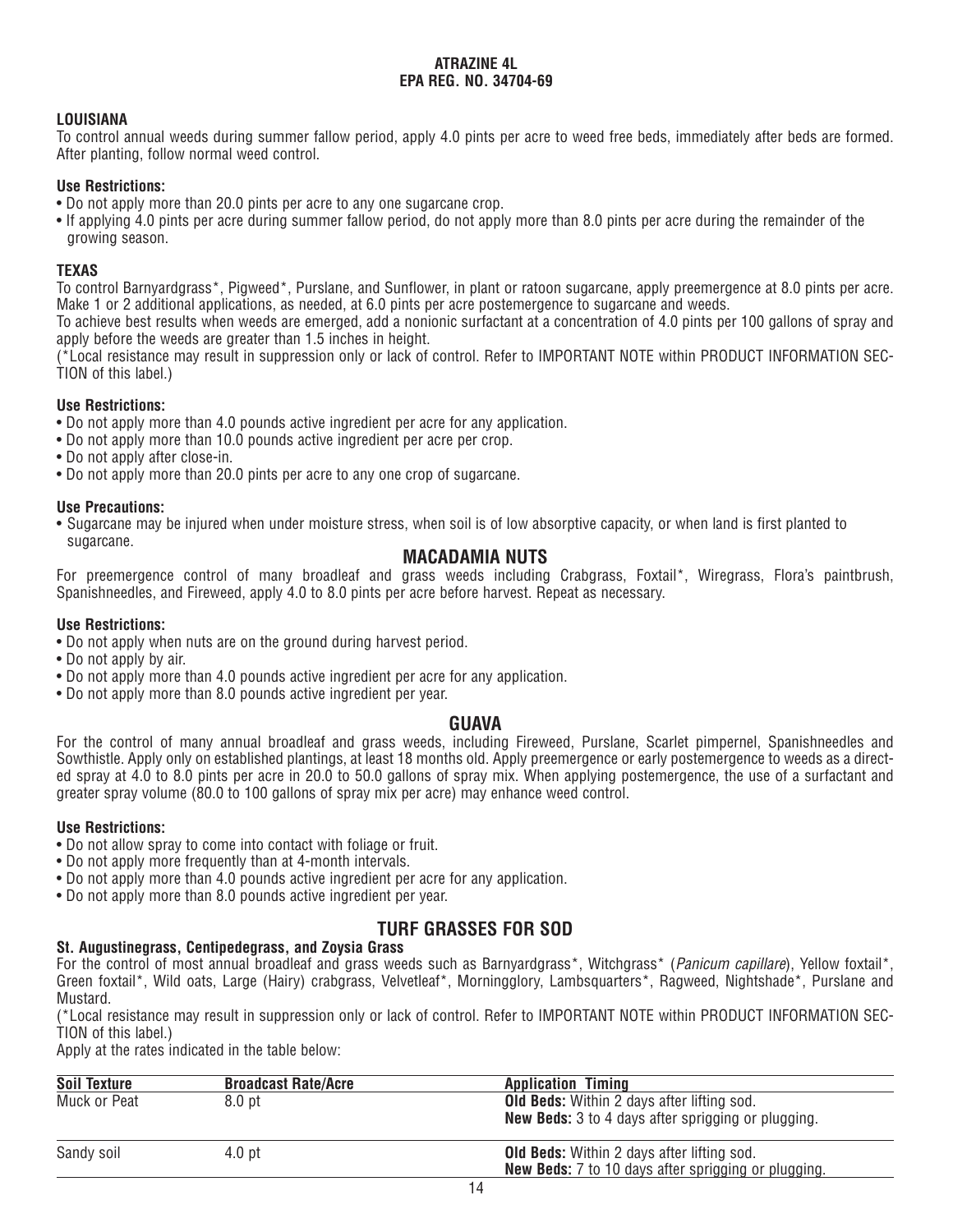If weeds regrow, apply an additional 4.0 pints per acre on muck or peat, or 2.0 pints per acre on sandy soil.

#### **Use Restrictions:**

- For muck or peat soils do not apply more than 4.0 pounds active ingredient per acre for any application, and do not apply more than 6.0 pounds active ingredient per year.
- For sandy soils do not apply more than 2.0 pounds active ingredient per acre for any application, and do not apply more than 3.0 pounds active ingredient per year.
- Do not apply within 30 days before cutting or lifting.
- In Florida do not apply in combination with surfactants or other spray additives.

## **Use Precautions:**

- Use only on turfgrass that is reasonably free of insect, nematode, and disease infestations.
- On newly sprigged turfgrass, temporary slowing of growth may follow application.

# **TURFGRASS AT RESIDENTIAL SITES (INCLUDING HOMES, DAYCARE FACILITIES, SCHOOLS, PLAYGROUNDS, PARKS, RECREATIONAL AREAS, AND SPORTS FIELDS.)**

# **Bermudagrass, Centipedegrass, St. Augustinegrass, and Zoysia Grass**

To control Annual bluegrass\*, Burclover, Carpet burweed, Chickweed, Corn speedwell, Henbit, Hop clover, and Spurweed, make application after October 1, prior to emergence of winter annual weeds. Annual bluegrass will be controlled even if it is emerged at time of treatment. To control summer annual weeds such as Barnyardgrass\*, Witchgrass\* (Panicum capillare), Yellow foxtail\*, Green foxtail\*, Wild oats, Large (Hairy) crabgrass, Velvetleaf\*, Morningglory, Lambsquarters\*, Ragweed, Nightshade, Purslane and Mustard, apply Atrazine 4L in late winter before the weeds emerge. Apply in a minimum of 15.0 gallons of water per acre or 1.0 gallon per 1000 square feet.

(\*Local resistance may result in suppression only or lack of control. Refer to IMPORTANT NOTE within PRODUCT INFORMATION SECTION on this label.)

In areas where the major weed is Annual bluegrass, apply 2.0 pints per acre (0.75 fluid ounces per 1000 square feet). To control the other weeds listed above, apply 4.0 pints per acre (1.5 fluid ounces per 1000 square feet). Do not apply more than 2.0 pints per treatment on newly sprigged turfgrass or on hybrid Bermudagrass such as Tiflawn, Tifway, and Ormond.

For continued summer annual weed control, apply another 2.0 pints per acre at least 30 days after the previous application, but not after April 15. Do not make more than 2 applications of this product per year.

# **Use Restrictions:**

- Do not apply more than 1.0 pound active ingredient per acre for any application, and do not apply more than 2.0 pounds active ingredient per acre per year.
- Do not use on golf greens.
- Do not use north of NC (may be used in Virginia Coastal Plains) or west of the high rainfall areas of eastern OK and eastern TX.
- Do not use on muck or alkaline soils.
- Do not apply over the rooting area of trees or ornamentals not listed on this label.
- Do not graze or feed turf clippings to animals.

**Use Precautions:** On newly sprigged Turfgrass and Hybrid bermudagrass, temporary slowing of growth and yellowing may occur following application. To avoid turf injury,

- Use only on turfgrass that is reasonably free of insect, nematode, and disease infestations.
- Do not overseed with desirable turfgrass within 4 months before or 6 months after treatment.

# **ROADSIDES**

For control of certain annual weeds such as Cheatgrass (Downy brome, Chess), Common (annual) broomweed, Little barley, Medusahead, Sagewort, and Tumble mustard in established perennial grasses along roadsides in CO, KS, MT, NE, ND, SD, and WY. Apply 2.0 pints per acre in a minimum of 10.0 gallons of water by ground equipment. Apply in the fall before spring thawing, but before established grasses green up and weeds emerge. Apply only once per year. Following application, temporary discoloration or other forms of injury may occur to the perennial grasses.

# **Use Restrictions:**

- Do not graze treated areas.
- Do not cut or feed roadside grass for hay.
- Do not apply more than 1.0 pound active ingredient per acre for any application.
- Do not apply more than 1 application per year.

# **CONIFERS**

For control of annual broadleaf and grass weeds such as Barnyardgrass\*, Witchgrass\* (Panicum capillare), Yellow foxtail\*, Green foxtail\*, Wild oats, Large (Hairy) crabgrass, Velvetleaf\*, Morningglory, Lambsquarters\*, Ragweed, Nightshade\*, Purslane, and Mustard, in Douglas fir, Grand fir, Noble fir, White fir, Austrian pine, Bishop pine, Jeffrey pine, Knobcone pine, Loblolly pine, Lodgepole pine (Shore pine), Monterey pine, Ponderosa pine, Scotch pine, Slash pine, Blue spruce, and Sitka spruce.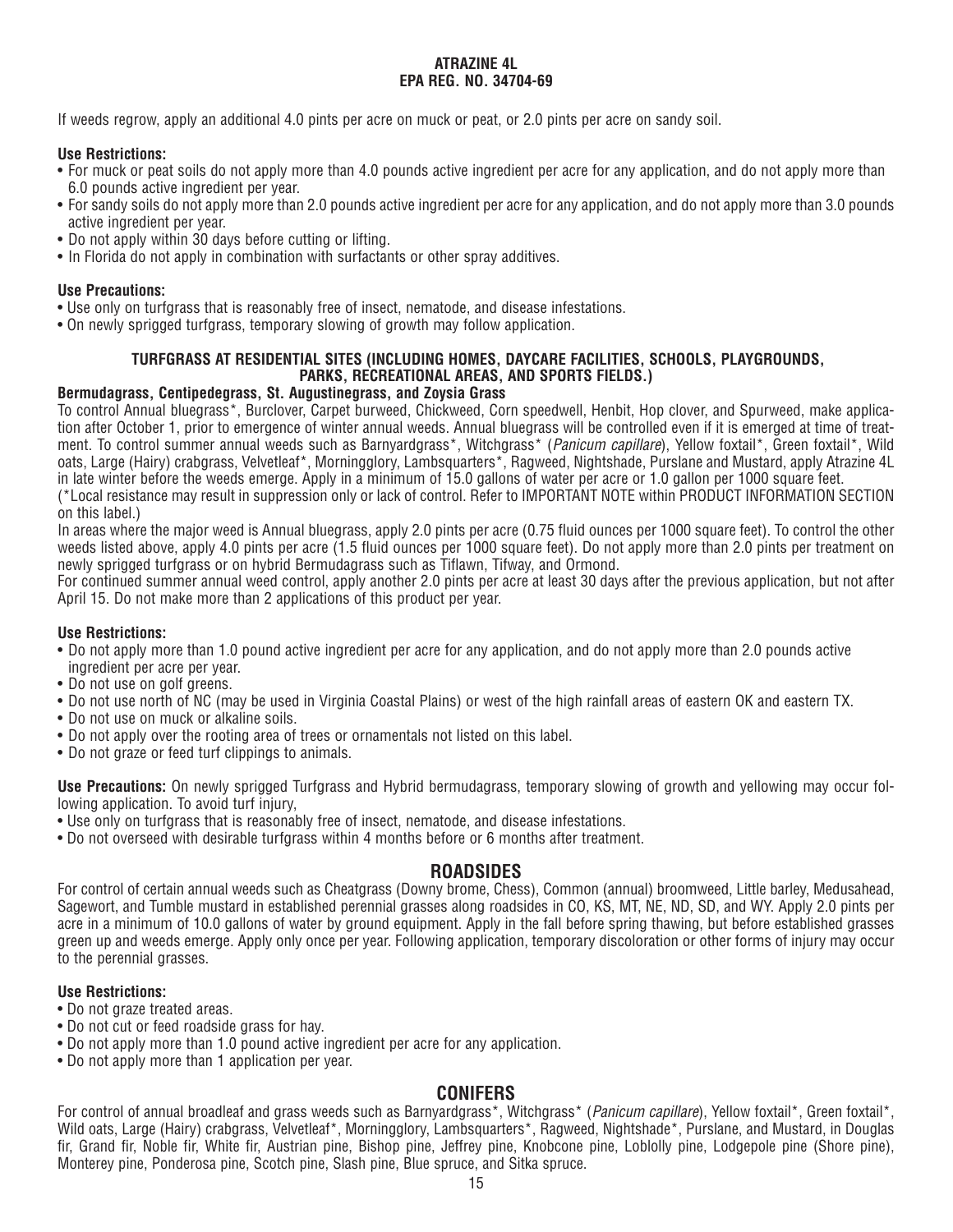Broadcast 4.0 to 8.0 pints in a minimum of 5.0 gallons of water per acre by air or 10.0 gallons by ground prior to transplanting, soon after transplanting, or in established Conifers between fall and early spring while trees are dormant. Apply before weeds are 1.5 inches tall. For applications prior to transplanting allow sufficient precipitation to activate Atrazine 4L before transplanting. In areas where spring and summer rainfall is inadequate to activate Atrazine 4L, apply during fall prior to spring transplanting.

**Quackgrass\* Control:** Broadcast 8.0 pints in a minimum of 5.0 gallons of water per acre by air or 10.0 gallons by ground in fall or early spring while trees are dormant and before Quackgrass is more than 1.5 inches tall.

(\*Local resistance may result in suppression only or lack of control. Refer to IMPORTANT NOTE within PRODUCT INFORMATION SEC- $\dot{T}$ ION of this label.)

## **Use Restrictions:**

- Do not apply more than 4.0 pounds active ingredient per acre for any application.
- Do not apply more than 4.0 pounds active ingredient per year.
- In areas west of Rocky Mountains (except Great Basin), grazing may begin 7 months after a fall application or 3 months after a winter or spring application.
- To prevent illegal residues, do not graze treated areas of the Great Basin, or areas east of the Rocky Mountains.
- Apply only once per year.

#### **Use Precautions:**

- Temporary injury to trees may occur following use on coarse-textured soil.
- To avoid crop injury, do not apply to seedbeds.

**Aerial application:** In order to assure that spray will be controllable within the target area when used according to label directions, make applications at a maximum height of 10 feet above vegetation, using low drift nozzles at a maximum pressure of 40 psi, and restrict application to periods when wind speed does not exceed 10 mph. To assure that spray will not adversely affect adjacent sensitive nontarget plants, apply by aircraft at a minimum upwind distance 400 feet from sensitive plants. **Note:** In very hilly or mountainous terrain where the 10 foot flying height is unsafe, fly as low as possible. There may be increased risk of spray drift and uneven application.

# **STORAGE AND DISPOSAL**

Do not contaminate water, food, or feed by storage or disposal.

**PESTICIDE STORAGE:** Do not store under conditions which might adversely affect the container or its ability to function properly. Do not store below temperature of 0 °F. If frozen, warm to 40 °F and reconstitute before using by rolling or shaking the container. Store in safe manner. Store in original container only. Keep container tightly closed when not in use. Reduce stacking height where local conditions can affect package strength. Personnel should use clothing and equipment consistent with good pesticide handling.

**PESTICIDE DISPOSAL:** Wastes resulting from the use of this product may be disposed of on site or at an approved waste disposal facility.

# **CONTAINER HANDLING:**

**Nonrefillable container.** Do not reuse this container to hold materials other than pesticides or dilute pesticides (rinsate). After emptying and cleaning, it may be allowable to temporarily hold rinsate or other pesticide-related materials in the container. Contact your state regulatory agency to determine allowable practices in your state. Once cleaned, some agricultural plastic pesticide containers can be taken to a container collection site or picked up for recycling. To find the nearest site, contact your chemical dealer or manufacturer, or contact The Agricultural Container Recycling Council (ACRC) at www.acrecycle.org. If not recycled, then puncture and dispose of in a sanitary landfill, or incineration, or if allowed by state and local authorities, by burning. If burned, stay out of smoke. Triple rinse or pressure rinse container (or equivalent) promptly after emptying.

**For packages up to 5 gallons: Triple rinse as follows:** Empty the remaining contents into application equipment or a mix tank and drain for 10 seconds after the flow begins to drip. Fill the container 1/4 full with water and recap. Shake for 10 seconds. Pour rinsate into application equipment or a mix tank or store rinsate for later use or disposal. Drain for 10 seconds after the flow begins to drip. Repeat this procedure two more times. **Pressure rinse as follows:** Empty the remaining contents into application equipment or a mix tank and continue to drain for 10 seconds after the flow begins to drip. Hold container upside down over application equipment or mix tank or collect rinsate for later use or disposal. Insert pressure rinsing nozzle in the side of the container, and rinse at about 40 PSI for at least 30 seconds. Drain for 10 seconds after the flow begins to drip.

**For packages greater than 5 gallons or 50 lbs: Triple rinse as follows:** Empty the remaining contents into application equipment or a mix tank. Fill the container 1/4 full with water. Replace and tighten closures. Tip container on its side and roll it back and forth, ensuring at least one complete revolution, for 30 seconds. Stand the container on its end and tip it back and forth several times. Empty the rinsate into application equipment or a mix tank or store rinsate for later use or disposal.

Repeat this procedure two more times. **Pressure rinse as follows:** Empty the remaining contents into application equipment or a mix tank and continue to drain for 10 seconds after the flow begins to drip. Hold container upside down over application equipment or mix tank or collect rinsate for later use or disposal. Insert pressure rinsing nozzle in the side of the container, and rinse at about 40 PSI for at least 30 seconds. Drain for 10 seconds after the flow begins to drip.

**For square bottom caged totes greater than 55 gals.: Triple rinse or pressure rinse as follows:** Empty the remaining contents into application equipment or a mix tank and continue to drain for 10 seconds after the flow begins to drip. Fill the container about 1/4 full